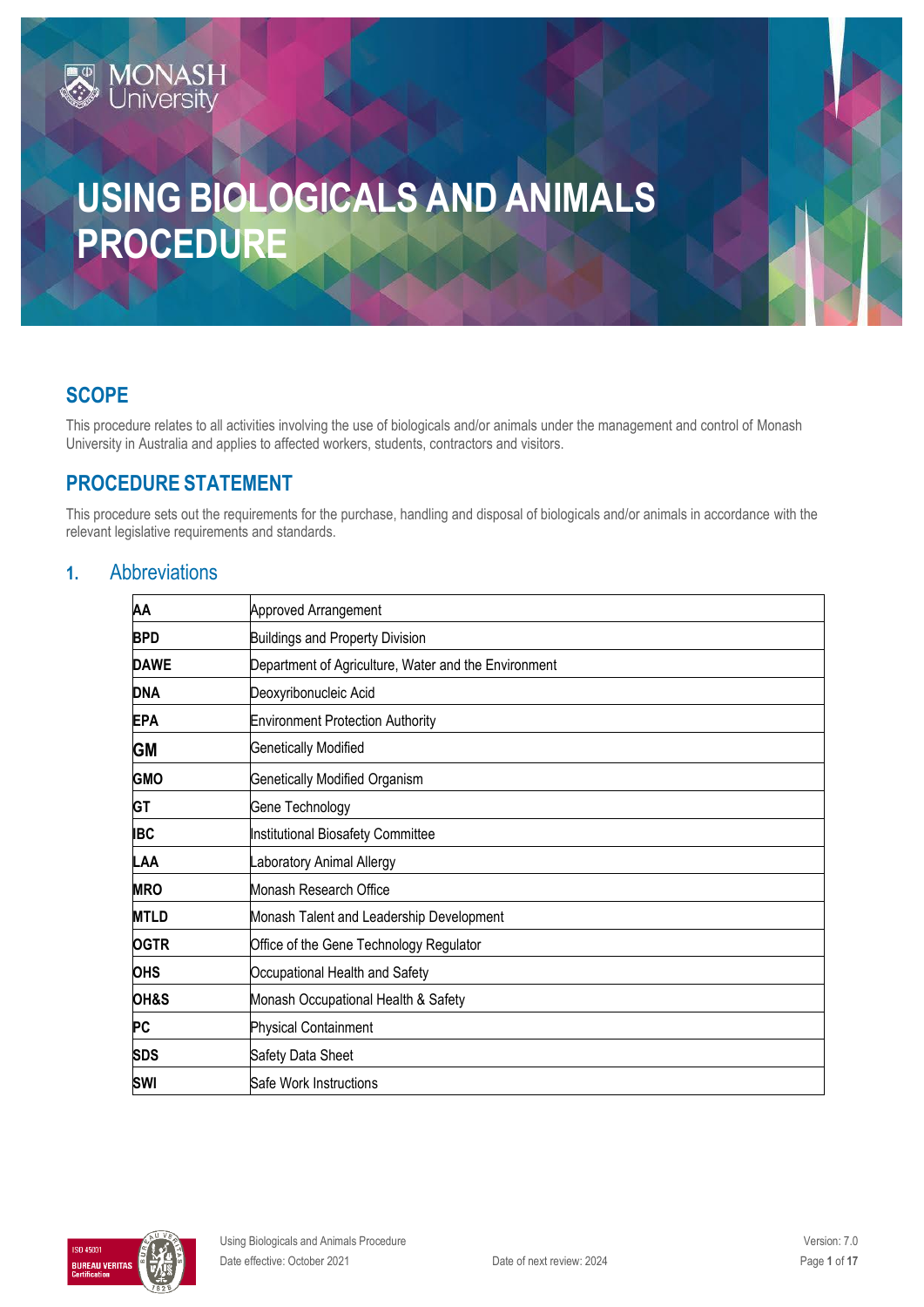# **2.** Risk Management

- **2.1** OHS Risk Management must be completed in accordance with the OHS Risk [Management Procedure](https://publicpolicydms.monash.edu/Monash/documents/1935636)**:**
	- 2.1.1 Before activities using biologicals and/or animals can commence;
	- 2.1.2 Before procuring new biologicals and/or animals or related equipment;
	- 2.1.3 Before the introduction of new procedures, processes or equipment that use biologicals and/or animals; and
	- 2.1.4 When procedures or processes or equipment that use biologicals and/or animals are modified.

Further guidance on what to include in the risk assessment can be found in th[e Risk Management Guidelines: Biologicals](https://www.monash.edu/__data/assets/pdf_file/0010/189523/risk-management-biological.pdf)

#### **2.2 Safe Work Practices**

- 2.2.1 Following the completion of risk assessments, Safe Work Instructions (SWIs) must be developed and should include training requirements, appropriate personal protective equipment, Immunisation and/or Health Surveillance requirements and First Aid and Emergency procedures.
- 2.2.2 Further guidance and a template are provided in the [Guidelines for the Development of Safe Work Instructions.](https://www.monash.edu/__data/assets/pdf_file/0008/147059/safe-work-instructions.pdf)

### **3.** Procurement

- **3.1 Prior to procuring biologicals, you must check with th[e Monash Research Office \(MRO\)](https://www.monash.edu/researchoffice/contact) regarding:** 
	- 3.1.1 Requirements for licenses, permits or notification to use the biologicals; and
	- 3.1.2 The physical containment (PC) requirements or Approved Arrangement (AA; previously known as Quarantine Approved Premises, QAPs) classification for use and storage of the biological.
- **3.2 Prior to procuring biologicals, you must check with your Biosafety Officer regarding:**
	- 3.2.1 The availability of appropriate handling conditions for the biological, e.g. biological safety cabinets;
	- 3.2.2 The availability of appropriate emergency facilities and procedures required for the biological; and
	- 3.2.3 The appropriate waste disposal procedures required for the biological.

#### **3.3 SDS**

When purchasing biologicals, verify that the SDS for the biological is available in ChemWatch. If the SDS is not available, it must be requested from the supplier, manufacturer or importer.

A copy of all SDSs not currently held in the ChemWatch database must be forwarded to ChemWatch to be included.

### **4.** Importation of Biologicals

#### **4.1 Biosecurity (Quarantine) Requirements**

All biological material brought into Australia directly by Monash workers and students is subject to biosecurity requirements as set out in the Biosecurity Act (2015) and Biosecurity Regulations (2016). General information regarding the importation of biologicals can be obtained from the Department of Agriculture, Water and the Environment (DAWE) [website](http://www.agriculture.gov.au/import/) by following the links to the Biosecurity Import Conditions System [\(BICON\)](http://www.agriculture.gov.au/import/online-services/bicon), or from the MRO Biosecurity website.

#### **4.2 Permits**

Before importing ANY biologicals from overseas, Monash workers and students must obtain the appropriate importation documents through th[e Research Office.](https://www.monash.edu/researchoffice/contact) Workers should not apply for permits directly via the DAWE.

#### **4.3 Facilities**

In certain circumstances, the DAWE may require work with specific imported biologicals be conducted within an Approved Arrangement (AA) site/facility. Such facilities must be of a physical containment level specified by the DAWE and must be inspected by the MRO and certified by the DAWE prior to the importation of biologicals.

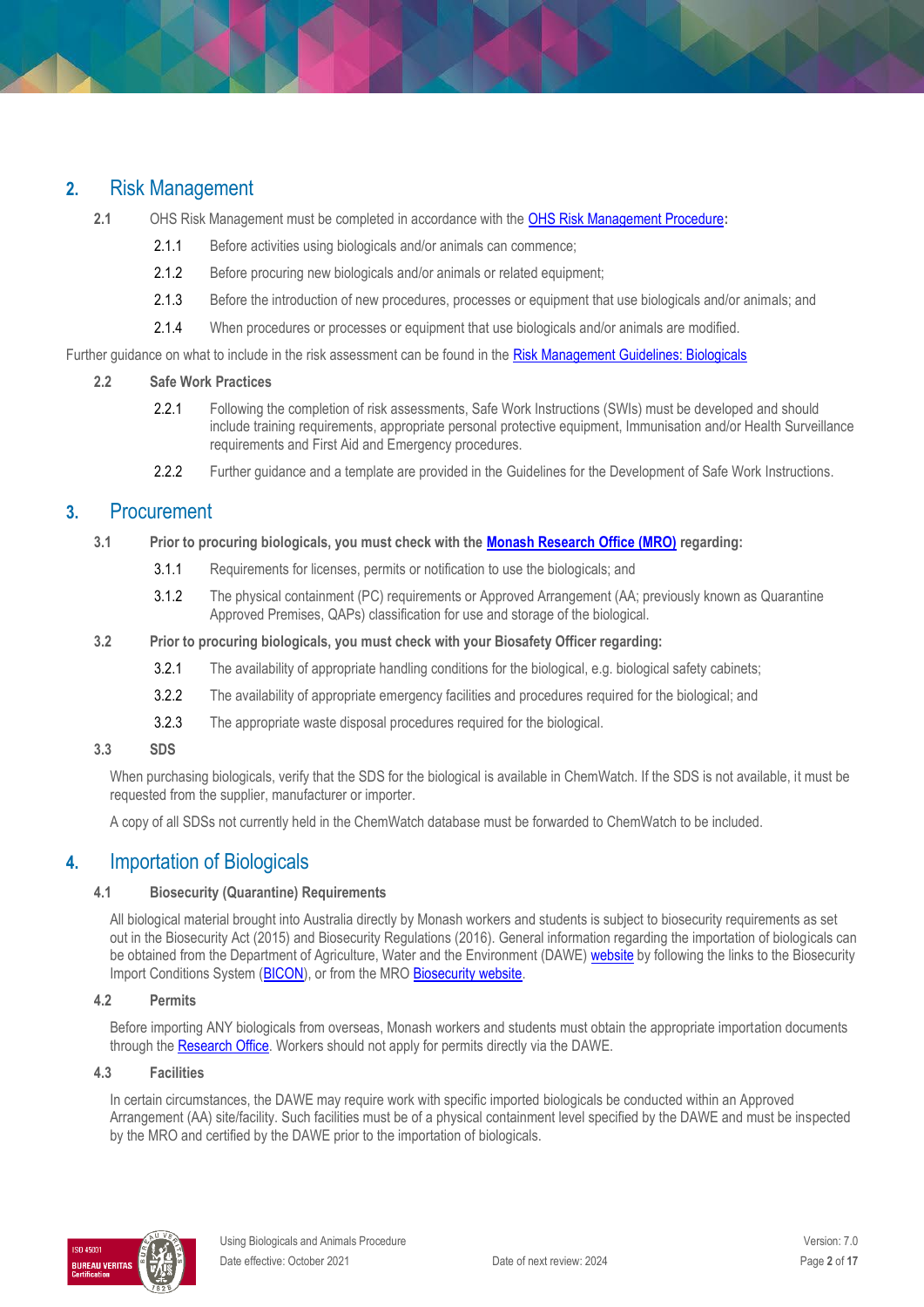# **5.** Facilities & Safe Work Practices for Work with Biologicals

#### **5.1 Types of Facilities**

- 5.1.1 Facilities for the use of biologicals are defined by the Gene Technology Act, Biosecurity Act and Australian standards for Laboratory design and construction (AS/NZS 2982) and Safety in the laboratory (AS/NZS 2243.3).
- 5.1.2 Facilities certified by the Office of the Gene Technology Regulator (OGTR) for research involving recombinant DNA technology are signed with OGTR signs denoting the containment level and facility type. Facilities certified by the Department of Agriculture, Water and the Environment (DAWE) for research with specified imported biological materials are signed with yellow Approved Arrangement (AA) signs. PC1 – PC4 facilities as defined by AS/NZS 2243.3 will only have a Biological Hazard sign.

#### **5.2 Containment Levels under the AS/NZS 2243.3**

AS/NZS 2243.3 defines levels of Physical Containment (PC) for working with biologicals. At Monash University we have facilities that are classified into three such physical containment levels; PC1, PC2 and PC3. PC1 is the minimal level and describes most general laboratory areas including most teaching laboratories; whereas PC3 is the highest level of containment at Monash University and is required for work involving infectious pathogens.

#### **5.3 PC1 Laboratory Facilities**

- 5.3.1 Emergency drench showers and eyewash stations must be available at a distance of no more than 15 metres or within approximately 10 seconds travel time from any position in the laboratory. Where these facilities are not available, alternate arrangements should be made in consultation with the [OHS Consultant/Advisor](http://www.monash.edu.au/ohs/AboutUs) for the area.
- 5.3.2 Bench tops must be able to withstand heat generated by general laboratory procedures.
- 5.3.3 Chairs/stools must be ergonomically suitable for the tasks and adjustable to work with the heights of benches and other equipment. The material must be smooth and impervious to water to facilitate cleaning.
- 5.3.4 Wash basins with hot and cold water, or an alternative means of decontaminating hands, must be provided inside each laboratory near the exit.
- 5.3.5 Open spaces between and under benches, cabinets and equipment must be accessible for cleaning.
- 5.3.6 Write up areas must be separated from work/study areas to minimise the chance of reading and writing materials being contaminated or damaged.

#### **5.4 Personal Protective Clothing and Equipment**

- 5.4.1 Laboratory workers must wear protective clothing when performing procedures in the laboratory. The use of longsleeved cotton or polyester wrap around gowns or laboratory coats is recommended.
- 5.4.2 Protective eyewear must be worn by workers when working in the laboratory, unless lesser requirements can be justified by risk assessment. On the other hand, some procedures may require full face protection as determined in the risk assessment for the procedure.
- 5.4.3 Closed footwear must be worn by workers when working in the laboratory.
- 5.4.4 The above three items are the minimum personal protective equipment requirements for a laboratory unless lesser requirements can be justified by a risk assessment. Contact you[r OHS Consultant/Advisor](http://www.monash.edu.au/ohs/AboutUs) for assistance in assessing such risk.

#### **5.5 Work Practices**

- 5.5.1 Eating, drinking, shaving and the application of cosmetics is prohibited in laboratories.
- 5.5.2 Food and drink for consumption must not be stored in laboratories or laboratory refrigerators or freezers.
- 5.5.3 Long hair must be tied back.
- 5.5.4 All hazardous work must be identified, assessed for their risk and controls implemented where necessary.

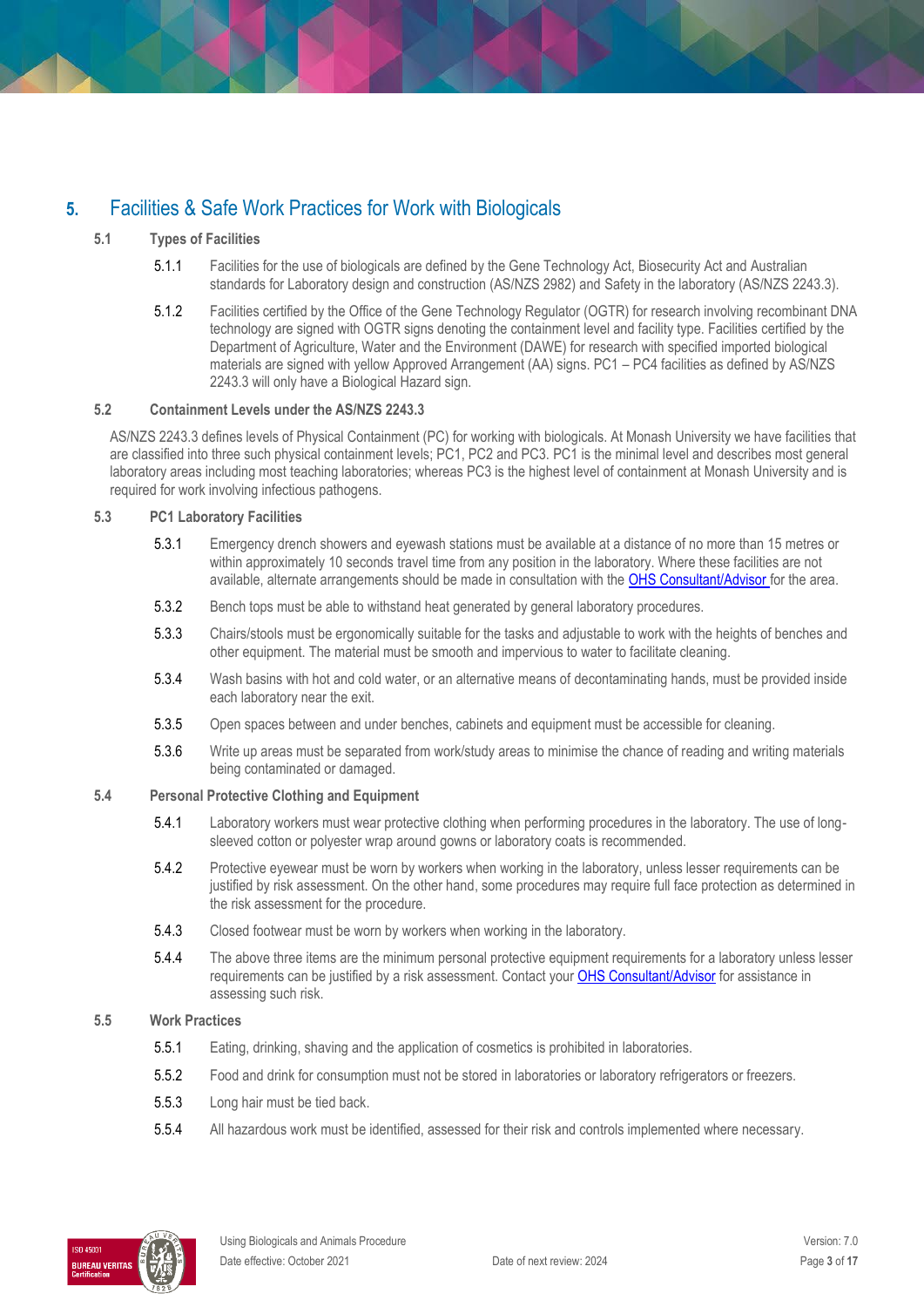#### **5.6 PC2 Laboratory**

The conditions for PC2 laboratories listed below are in addition to those for PC1 laboratories.

#### **5.7 Facilities**

- 5.7.1 The ceilings, walls and floors must be smooth, easy to clean and impermeable to liquids, and resistant to commonly used reagents and disinfectants.
- 5.7.2 Hand wash basins must be fitted with hands-free operation type mixers or suitable alternatives discussed with your [OHS Consultant/Advisor.](http://www.monash.edu.au/ohs/AboutUs)
- 5.7.3 A pressure steam sterilizer must be available where steam sterilizing of infectious waste is required onsite.
- 5.7.4 Suitable coat hooks must be provided near the entry/exit of the laboratory and lab coats must be laundered regularly.
- 5.7.5 A supply of clearly labelled disinfectants for decontamination purpose must be available.
- 5.7.6 All equipment must be decontaminated prior to maintenance, service or removal.
- 5.7.7 Liquid effluents must be discharged in a manner appropriate to the type of waste and as determined by the Risk assessment and in compliance with trade waste agreements.
- 5.7.8 Laboratory ventilation must be set up to ensure a graduated negative pressure with the directional airflow moving inwards to the laboratory working area. The air handling must be set up by specialist air handling engineers.

#### **5.8 Containment Equipment**

- 5.8.1 Biological safety cabinets must be used when working with specimens containing microorganisms transmissible by the respiratory route or when work produces a significant risk from aerosol production.
- 5.8.2 Centrifuges that are used for human samples or infectious microorganisms must be fitted with either a sealed rotor or aerosol-tight, sealed safety buckets. Samples should also be placed in sealable tubes.

#### **5.9 Personal Protective Equipment**

Suitable gloves must be worn when handling human blood, body fluids or tissue, or microorganisms or when working in biological safety cabinets.

#### **5.10 Work Practices**

- 5.10.1 Access to PC2 laboratories must be restricted to appropriately trained workers and students.
- 5.10.2 Workers and students must receive instruction and training appropriate to the specimens handled.
- 5.10.3 Workers and students must atten[d Biosafety training \(](http://www.intranet.monash/staff-development)see Section 13).
- 5.10.4 Particular care should be taken when handling and disposing of any sharps to avoid accidental self- inoculation.
- 5.10.5 All clinical samples must be treated as infectious.
- 5.10.6 All visitors to the laboratory including Buildings and Property Division (BPD) workers must be inducted appropriately and must be made aware of any specific hazards in the area.
- 5.10.7 No one must enter the laboratory for cleaning, servicing of equipment, repairs or other maintenance activities before relevant potentially contaminated laboratory surfaces have been disinfected and authorisation has been obtained from the Safety or Biosafety Officer.
- 5.10.8 Any procedure, which may produce aerosols of potentially infectious material, must be performed in a biological safety cabinet.
- 5.10.9 A container of viable microorganisms must be transported between facilities or to steam sterilizers in a sealed secondary unbreakable container, which can be readily decontaminated prior to transport.
- 5.10.10 All potentially contaminated equipment must be either steam sterilized or chemically disinfected after use.
- 5.10.11 Separate report writing and long-term write up areas must be provided outside the laboratory.

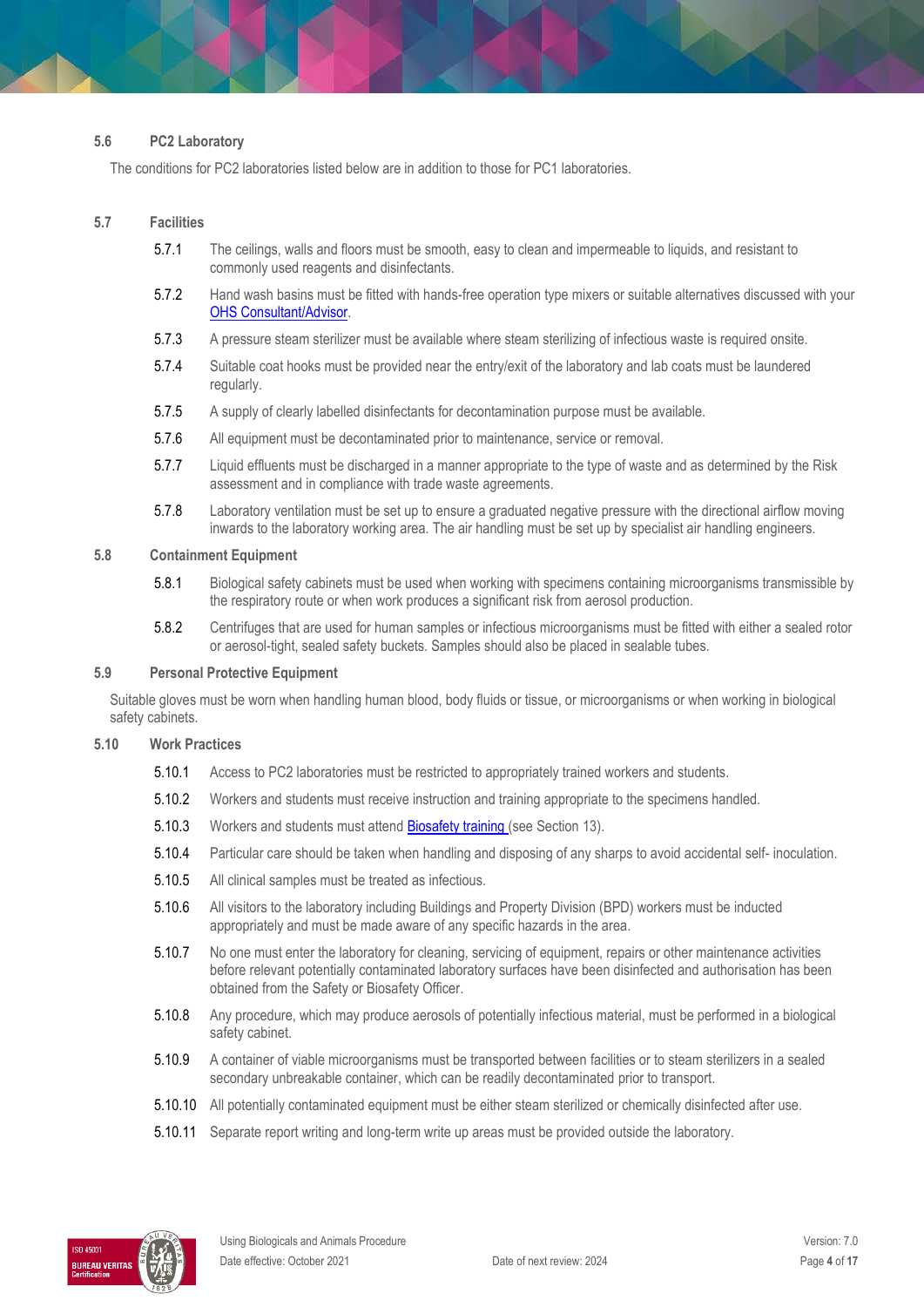#### **5.11 PC3 Laboratory**

The conditions for PC3 laboratories listed below are in addition to those for PC1 and PC2 laboratories.

#### **5.12 Facilities**

- 5.12.1 The laboratory must be separated from all other areas and must not be accessible by the general public.
- 5.12.2 Entry to the laboratory must only be through a double door airlock system. Doors must be self-closing, open outwards with the outer door being lockable. Both doors must be fitted with seals to limit air leakage. Doors must contain glass viewing panels so that observation of the laboratory occupants may be possible.
- 5.12.3 All equipment must be decontaminated prior to maintenance, service or removal.
- 5.12.4 An emergency two-way communication system, or an alarm system, must be provided in addition to the telephone.
- 5.12.5 A pressure steam sterilizer for decontamination of laboratory wastes must be available and located within the laboratory.
- 5.12.6 Liquid effluents must be discharged in a manner appropriate to the type of waste and as determined by the Risk assessment and in compliance with trade waste agreements.
- 5.12.7 Laboratory ventilation must be set up to ensure a graduated negative pressure with the directional airflow moving inwards to the laboratory working area. The air handling must be set up by specialist air handling engineers.

#### **5.13 Containment Equipment**

- 5.13.1 Where a central reticulated vacuum system or portable pumps are used, a 0.2 µm hydrophobic membrane-type filter, and liquid disinfectant trap must be installed at the point of use.
- 5.13.2 Where required, a class III biological safety cabinet must be made available.

#### **5.14 Work Practices**

- 5.14.1 Workers and students must be trained in handling the specific pathogens used in the laboratory.
- 5.14.2 Laboratory door/s must be locked when unoccupied.
- 5.14.3 All work with risk group 3 organisms must be conducted in a biological safety cabinet.
- 5.14.4 No one must enter the laboratory for cleaning, servicing of equipment, repairs or other maintenance activities before relevant potentially contaminated laboratory surfaces have been disinfected and authorisation has been obtained from the Safety or Biosafety Officer.
- 5.14.5 Protective clothing must not be worn outside of the laboratory and must be sterilised before laundering.
- 5.14.6 Outer clothing and personal effects must not be taken into the laboratory.
- 5.14.7 An emergency evacuation plan must be devised and made available to all workers and students working in the facility, OH&S and Monash Security.

### **6.** Human Clinical Samples

- **6.1** Human clinical samples are to be treated as potentially infectious unless categorically known to be otherwise. For that reason, all clinical samples are to be used in facilities that meet PC2 facility and procedural requirements as described in Section 5. However, if organisms from a higher risk group are isolated or suspected to be found in a clinical sample then the sample should be treated as per that risk group and used in a higher containment facility.
- **6.2** Procedures that will create significant aerosols must be performed in biological safety cabinets.

### **7.** Microorganisms

#### **7.1 Risk Groups**

Microorganisms are divided into risk groups 1 (lowest risk) – 4 (highest risk) based on their risk to health and safety.

- 7.1.1 A list of risk group 2, 3 and 4 organisms can be found in AS2243.3, section 3.3 (Tables 3.1-3.11).
- 7.1.2 The risk group classification has been established to match the physical containment level of the facility where the work is to be conducted, e.g. risk group 2 organisms must be handled in a PC2 facility.

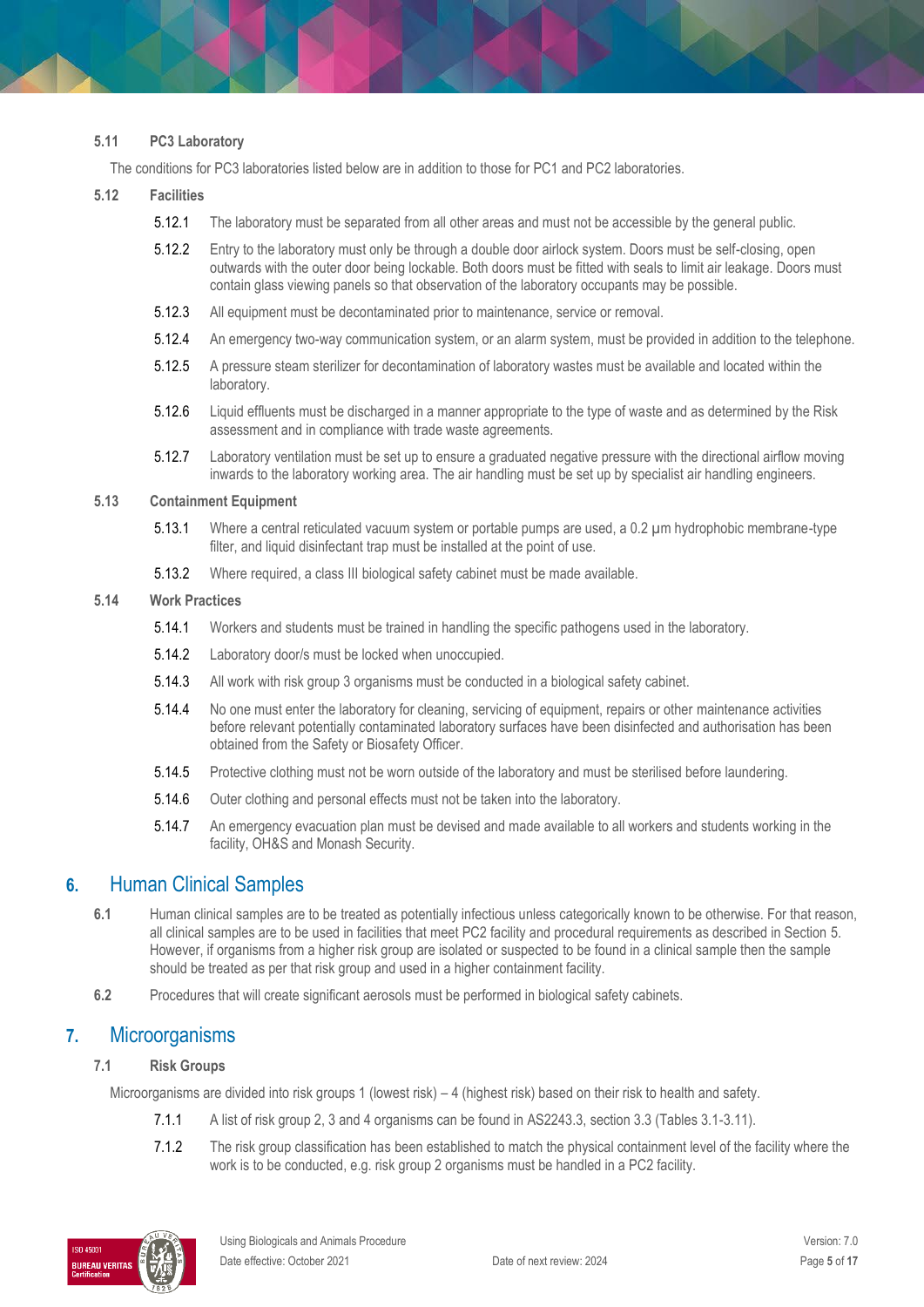#### **7.2 Facilities**

Facilities where work with microorganisms is to be performed must meet the building requirements and procedural requirements for the physical containment level corresponding to the appropriate physical containment level of that microorganism.

### **8.** Animals

The use of animals at Monash University must comply with all relevant Victorian and federal government legislation.

Applications for approval to use animals for scientific purposes must be made through the ERM [online system.](https://ethicsapps.monash.edu/)

For all ethical matters relating to the use of animals for research, contact the **Monash Animal Ethics Office**.

#### **8.1 Facilities**

Facilities for the housing and care of laboratory animals are defined in the Victorian Code of Practice for Housing and Care of Laboratory Mice, Rats, Guinea Pigs and Rabbits and the Australian Code for the Care and Use of Animals for Scientific Purposes (8th Edition, 2013) and must meet the minimum standards as set out in the Prevention of Cruelty to Animals Act. All further queries should be referred to th[e Monash Animal Ethics Office.](https://www.monash.edu/researchoffice/contact)

- 8.1.1 Animals can be held in a variety of containment facilities that are designed to ensure that the animals, and the microorganisms that may be being used in conjunction with the animals, do not escape from containment.
- 8.1.2 Whilst the general design is similar to that of laboratories, one key consideration is that of primary containment to prevent cross-contamination and exposure of personnel to allergens and microorganisms. Further details are outlined in AS/NZ 2243.3, section 6.

#### **8.2 Transgenic or Knockout Animals**

The use of transgenic or knock out animals must also meet the requirements of the OGTR as must the facilities where they are housed. General information regarding the use of GM animals can be obtained from the **OGTR website** or by contacting the [Research Office.](https://www.monash.edu/researchoffice/contact) Approval to use GM animals must be obtained from both the Institutional Biosafety Committee (IBC) and the Animal Ethics Committee before work can commence.

#### **8.3 Occupational Health**

It is important to be aware of the potential hazards and health risks associated with working with laboratory animals and to be aware of the precautions needed to prevent or adequately control exposure. Th[e Occupational Health team](http://www.monash.edu.au/ohs/AboutUs) can be contacted for advice on any aspects of the health issues associated with working with animals.

#### **8.4 Laboratory Animal Allergy (LAA)**

LAA is an allergic hypersensitivity response, which may develop as a result of exposure to animal allergens. The proteins most commonly associated with allergic reactions are found in animal urine, saliva and dander.

- 8.4.1 Anyone who has regular contact with laboratory animals and/or associated materials, e.g. animal litter has the potential to develop allergies to the animals they are working with.
- 8.4.2 Early symptoms of LAA may include nasal congestion and sneezing, dry and sore throat, watering and itchy eyes, rashes and itchy skin, as well as cough with asthma-like symptoms.
- 8.4.3 Continued exposure, may increase the severity of symptoms and infrequently sensitisation may occur. This can pose a significant health risk and early contact with the [Occupational Health team](http://www.monash.edu.au/ohs/AboutUs) is required.

Although those workers who have a personal history of allergy to common environmental allergens (atopy) and exposure to animals are at increased risk, individuals with no prior history of allergies and only brief work exposures can also develop LAA. Most workers will do so within three years of working with animals.

The best approach for reducing the likelihood of developing an allergic reaction is to eliminate or minimise exposure to the proteins found in animal urine, saliva, and dander. A comprehensive risk assessment and implementation of appropriate control measures should be undertaken prior to working with animals.

The following table will assist in assessing personal risk and determining the necessary control measures.

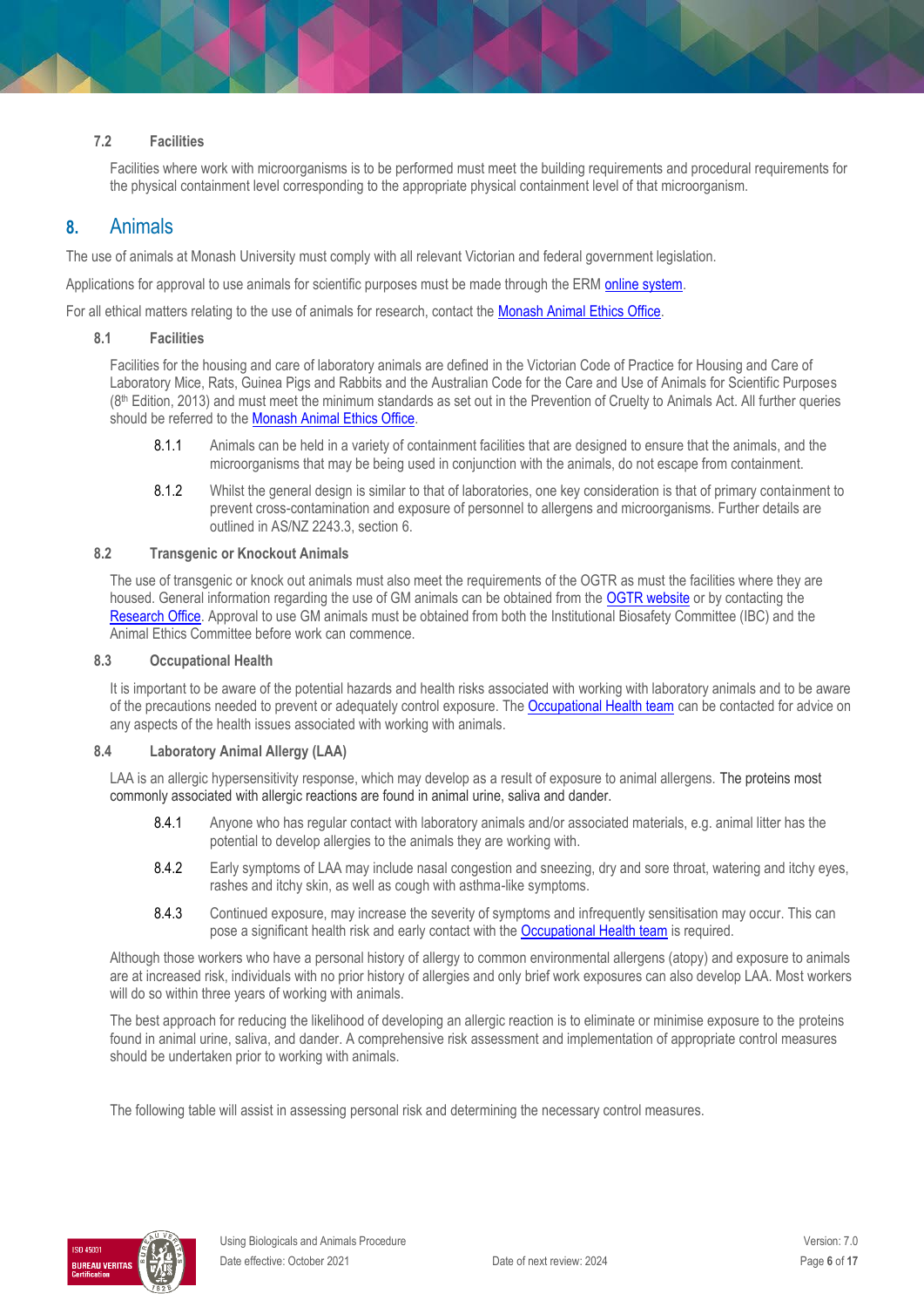| <b>Risk level</b> | <b>Task</b>                                                                                                                         | <b>Controls</b>                                                                                                                                                                                                                               |
|-------------------|-------------------------------------------------------------------------------------------------------------------------------------|-----------------------------------------------------------------------------------------------------------------------------------------------------------------------------------------------------------------------------------------------|
| Low               | Working with post mortem or with<br>tissues                                                                                         | Wear appropriate personal protective equipment<br>(lab coat, gloves, respiratory protection) <sup>1</sup>                                                                                                                                     |
|                   | Work on unconscious animals                                                                                                         | Adhere to safe work instructions                                                                                                                                                                                                              |
|                   | Procedures involving few animals<br>Automated cage cleaning                                                                         | Assessment by Occupational Physician (case by<br>case)                                                                                                                                                                                        |
| <b>Medium</b>     | Cleaning within animal unit<br>Indirect contact in animal room<br><b>Feeding Animals</b>                                            | Wear appropriate personal protective equipment<br>(lab coat, gloves, respiratory protection) <sup>1</sup><br>Assessment by Occupational Physician (case by<br>case)<br>Participate in Health Surveillance program, e.g.<br>lung function test |
|                   |                                                                                                                                     | Adhere to safe work instructions                                                                                                                                                                                                              |
|                   |                                                                                                                                     | Reduce airborne allergens when cleaning cages,<br>i.e. wet cleaning                                                                                                                                                                           |
|                   |                                                                                                                                     | Use low dust bedding materials                                                                                                                                                                                                                |
| <b>High</b>       | Injections and other invasive<br>procedures                                                                                         | Wear appropriate personal protective equipment<br>(lab coat, gloves, respiratory protection) <sup>1</sup>                                                                                                                                     |
|                   | Shaving<br>Fur                                                                                                                      | Assessment by Occupational Physician (case by<br>case)                                                                                                                                                                                        |
|                   | Handling animals                                                                                                                    | Participate in Health Surveillance program, e.g.<br>lung function test                                                                                                                                                                        |
|                   | Box changing<br>Disposal of soiled litter<br>Changing filters of local exhaust<br>ventilation or room ventilation<br>Washing cages. | Adhere to safe work instructions                                                                                                                                                                                                              |
|                   |                                                                                                                                     | Reduce airborne allergens when cleaning cages,<br>i.e. wet cleaning                                                                                                                                                                           |
|                   |                                                                                                                                     | Use low dust bedding materials                                                                                                                                                                                                                |
|                   |                                                                                                                                     | Ensure adequate ventilation, e.g. local exhaust<br>ventilation or work within a Class II Biosafety<br>cabinet for specific procedures                                                                                                         |
|                   |                                                                                                                                     | Reduce the frequency and time spent with animals<br>in high density rooms                                                                                                                                                                     |

*<sup>1</sup>Although engineering controls can be useful in reducing exposure to animal allergens, airborne levels generated on direct contact to animals and bedding materials can still be significant. Respiratory protection of various types may be necessary to reduce exposure and must be fitted correctly. Advice on suitable and effective respiratory protection should be sought from [OH&S.](http://www.monash.edu.au/ohs/AboutUs)*

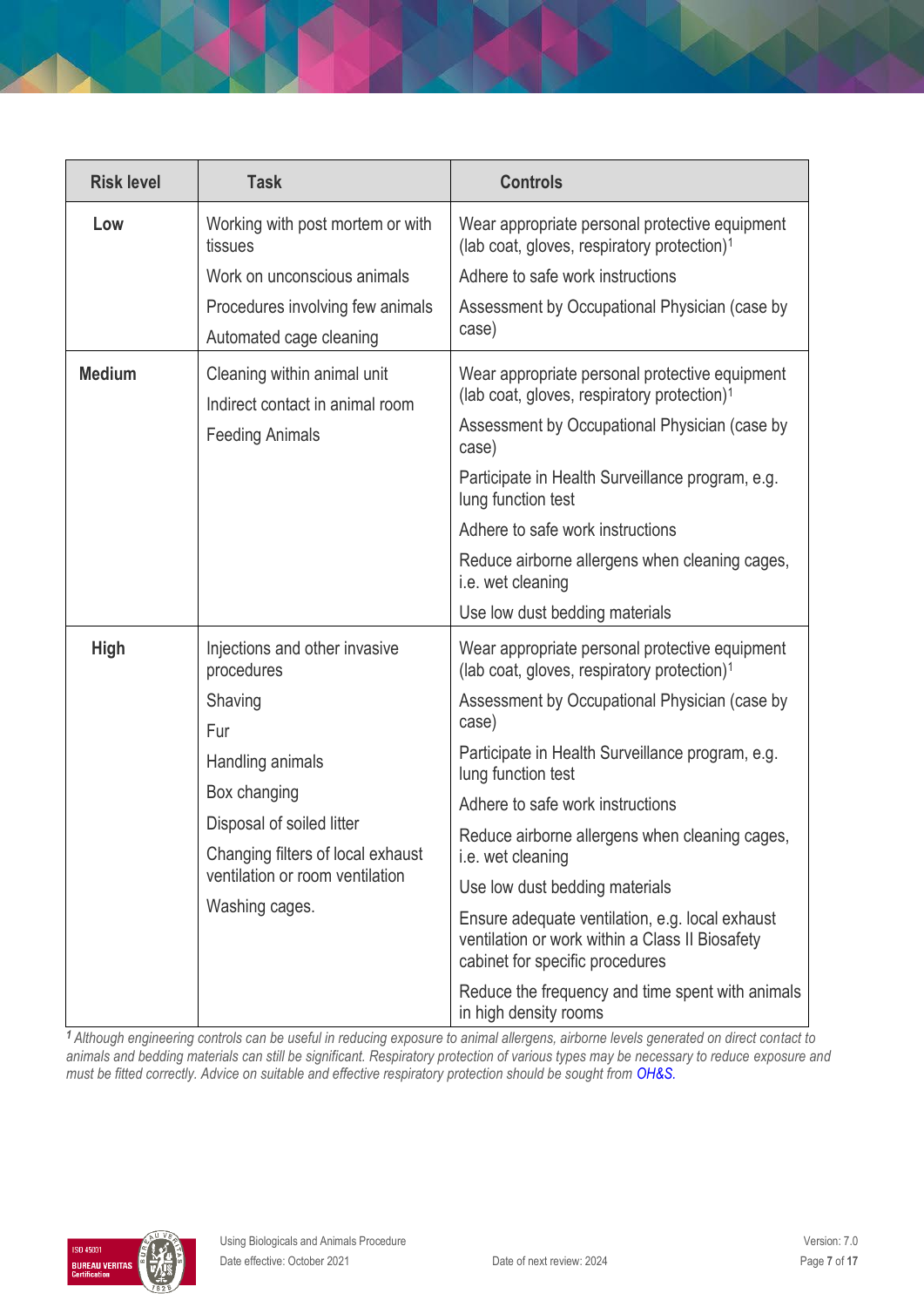#### **8.5 Zoonosis**

All workers and students working with animals may be exposed to microorganisms carried by the animals, which may also be able to infect humans under the right conditions. These microorganisms will be categorised into one of the risk groups as outlined in Section 7.1.

- 8.5.1 The passage of the microorganisms may occur via scratches, bites, urine, faeces or through aerosols generated by further manipulation of tissue harvested from animals.
- 8.5.2 Information on zoonotic disease associated with animals commonly used at Monash University is found in Appendix I.
- 8.5.3 The appropriate animal husbandry skills in conjunction with using appropriate personal protective equipment will reduce the risk of cross infection. In addition, adopting standard PC2 precautions and restricting processes likely to create aerosols to biosafety cabinets will also reduce the risk of zoonotic infection.

Further information and advice on zoonoses can be obtained from the [Occupational Health team.](http://www.monash.edu.au/ohs/AboutUs)

#### **8.6 Infectious Animal Models**

The considerations outlined in Section 8.3 also apply to research that involves the use of infectious animal models, where animals have been injected with infectious pathogens. Appropriate risk control measures must be in place prior to commencement and the [Occupational Health team](http://www.monash.edu.au/ohs/AboutUs) can be contacted for advice.

### **9.** Health Surveillance

Those workers and students working with animals or other biological agents may be subject to health surveillance, which consists of the systematic monitoring of those "at risk" for any adverse effects of work on their health as it relates to their duties. This is delivered through medical assessment and biological monitoring (e.g. lung function testing). Workers working with animals may be subject to a pre-placement assessment to determine individual risk factors and baseline measurements.

Further details are outlined in th[e Health Surveillance Procedure.](https://publicpolicydms.monash.edu/Monash/documents/1935612)

### **10.** Immunisation

As part of their work or study, Monash University workers and students may be at risk of exposure to infectious diseases including those that are vaccine preventable. Where the risk assessment demonstrates a need, workers and students must be offered the relevant vaccines in accordance with the [Immunisation Procedure.](https://publicpolicydms.monash.edu/Monash/documents/1935616) Th[e Immunisation grid](https://www.monash.edu/ohs/info-docs/safety-topics/immunisations) should be used to determine immunisation requirements. For further assistance contact the [Occupational Health team.](http://www.monash.edu.au/ohs/AboutUs)

# **11.** Pregnancy and Breastfeeding

Workers who are either pregnant, considering pregnancy or breast-feeding, should refer to the [Protecting Unborn and Breast-Fed Children](https://publicpolicydms.monash.edu/Monash/documents/1935638)  [Procedure](https://publicpolicydms.monash.edu/Monash/documents/1935638) and seek out further information provided on th[e OH&S website](https://www.monash.edu/ohs/info-docs/safety-topics/events-and-people/pregnancy-and-work) or by contacting thei[r OHS Consultant/Advisor,](https://www.monash.edu/ohs/AboutUs) th[e Occupational](https://www.monash.edu/ohs/AboutUs/health-wellbeing/physician)  [Health Physician](https://www.monash.edu/ohs/AboutUs/health-wellbeing/physician) o[r Occupational Health Nurse Consultant.](https://www.monash.edu/ohs/AboutUs/health-wellbeing/nurse-consultants)

# **12.** Genetically Modified Organisms (GMOs)

#### **12.1 Work/Study with GMOs**

- 12.1.1 All work/study utilising recombinant DNA technology is controlled through the Office of the Gene Technology Regulator (OGTR). All Monash matters concerning Gene Technology are handled by the [MRO.](https://www.monash.edu/researchoffice/contact)
- 12.1.2 General information regarding the use of GMOs and appropriate approval can be obtained from the [OGTR](http://www.ogtr.gov.au/)  [website,](http://www.ogtr.gov.au/) or from the MRO [Biosafety website.](http://www.intranet.monash/researchadmin/start/ethics/biosafety)
- 12.1.3 Applications for approval to conduct Dealings with GMOs must be made through the ERM [online system.](https://ethicsapps.monash.edu/)
- 12.1.4 No work with GMOs can commence until the appropriate approval has been granted and the facility where the work is to be conducted has been certified by the OGTR.

#### **12.2 Facilities**

- 12.2.1 Facilities to be used for GMO work must comply with the requirements set out by the OGTR.
	- Facilities must be of the appropriate physical containment level matching the type of GMO dealing being conducted.

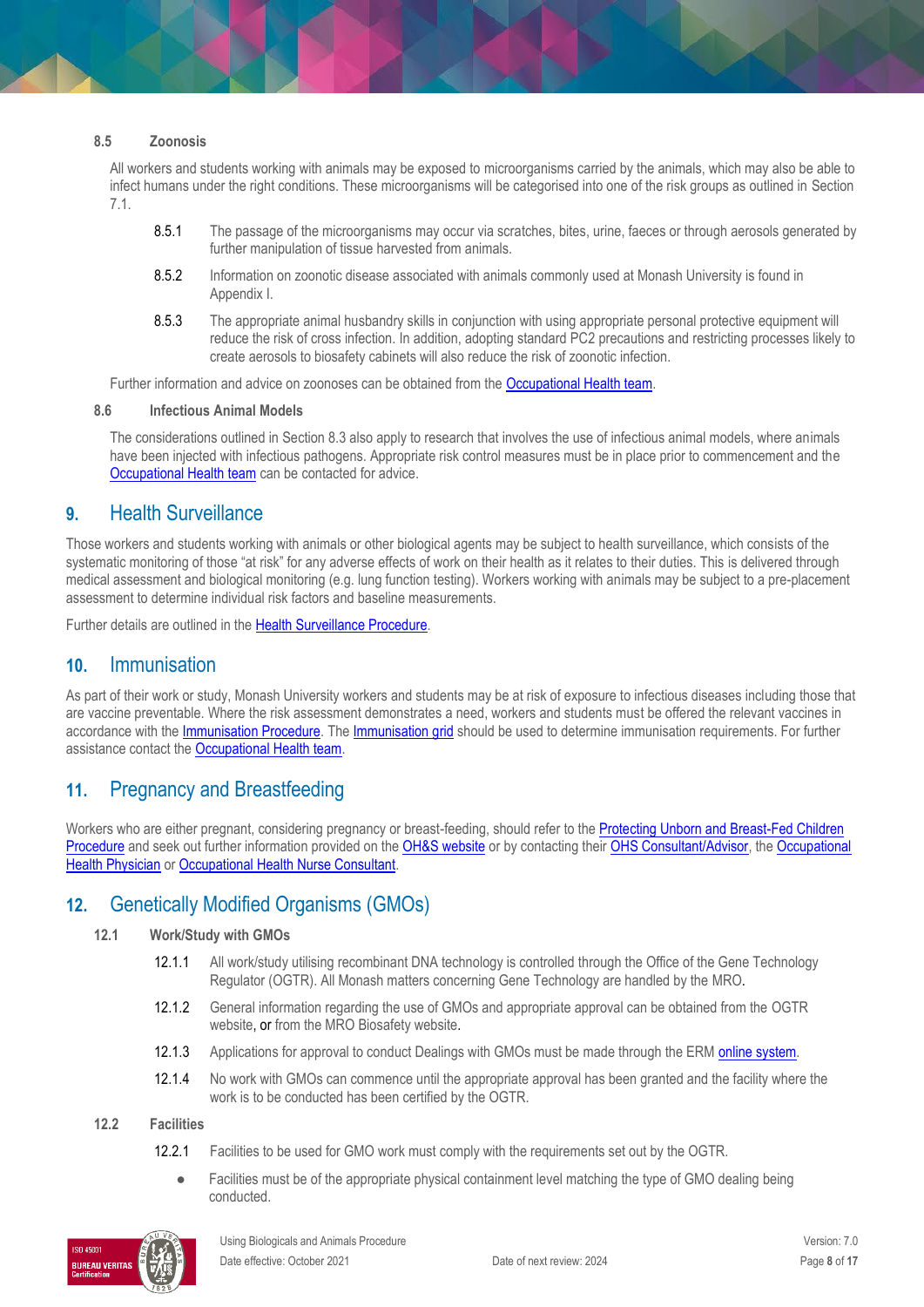- PC1, PC2 and PC3 facilities must meet the OGTR's guidelines for such facilities and be certified.
- The certification of facilities is managed by the MRO.
- 12.2.2 PC2 and PC3 facilities must be inspected annually by a person deemed competent by the Institutional Biosafety Committee (IBC) and PC3 facilities are also inspected routinely by the OGTR.

# **13.** Training

The training needs of workers and students should be determined using the [OHS training requirements matrix](https://www.monash.edu/__data/assets/pdf_file/0004/496030/ohs-training-guide.pdf) and meet the requirements of the [OHS Induction and Training Procedure.](https://publicpolicydms.monash.edu/Monash/documents/1935627)

#### **13.1 Biological Safety**

Training in the use of biologicals must be provided at a range of levels, including local and at University level.

#### **13.2 Local Training**

- 13.2.1 Supervisors must ensure that induction and training in the use of biologicals is provided to workers and students under their supervision. This may be provided by local safety personnel or experts with specific knowledge of the biologicals used in the area and must include:
- 13.2.2 Identification of biological hazards in the area and the nature of the hazard including exposure routes;
- 13.2.3 The location of risk assessments and safe work instructions for the biologicals held and used in the area;
- 13.2.4 The use and location of personal protective and emergency equipment for the use with biologicals;
- 13.2.5 Local procedures, processes or equipment that use biologicals especially those resulting in the generation of aerosols;
- 13.2.6 Immunisation requirements for working with biologicals; and
- 13.2.7 Local biological waste handling, storage and disposal procedures.

#### **13.3 University Level Training**

- 13.3.1 [Monash Talent and Leadership Development \(MTLD\)](http://www.intranet.monash/staff-development/) coordinates the Biosafety Basic Principles and Biosafety 2 training courses, which cover biological safety and working with GMOs and biosecurity-controlled goods. This training is mandatory for workers, Postgraduate and Honours students across all Australian campuses of Monash University.
- 13.3.2 Information regarding the content and scheduling of training courses offered is provided:
	- At th[e MTLD website;](http://www.intranet.monash/staff-development/) and
	- In th[e OHS training requirements matrix.](https://www.monash.edu/__data/assets/pdf_file/0004/496030/ohs-training-guide.pdf)

#### **13.4 Animal Care and Use**

All Monash University workers and students involved in the care and use of animals must complete the following two online training modules before they are eligible to be listed as an investigator on a Monash University Animal Ethics project:

- Animal Ethics 101 Understanding your legal responsibilities (pre requisite for Animal Ethics 102)
- Animal Ethics 102 Getting started Using animals at Monash University

Information about the courses is available at the [Monash Animal Ethics Office website](http://www.intranet.monash/researchadmin/start/ethics/animal)

The following practical training courses in Animal Handling are run for Monash workers and students by the Monash Animal Research Platform (MARP):

- Mouse or Rat Administration of Substances and Blood Collection
- Rodent Anaesthesia
- **•** Surgical Techniques in Rodents

Course information and dates are available from the [MARP website](https://sites.google.com/monash.edu/marp)

Training in other species is available on request by contacting the MARP Training Manager.

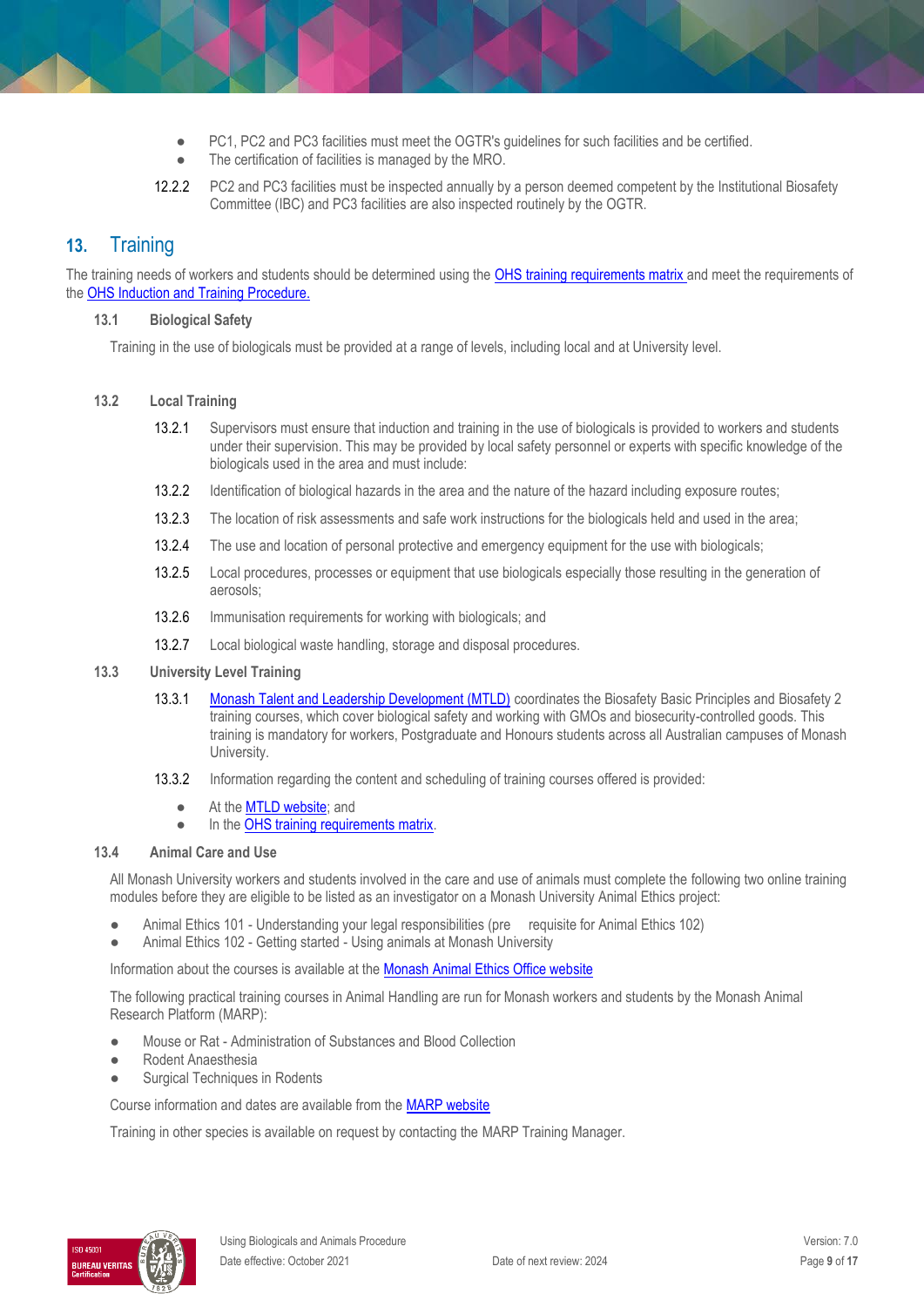#### **13.5 Training Records**

In order for academic/administrative units and supervisors to demonstrate effectively that they have provided local training for the workers and students that they supervise; local training records must be kept and this should:

- Include training in specific procedures; and
- Be maintained in a folder in each area where training is provided.

The student or workers being trained must be able to demonstrate competence in the task/s before a record is completed.

OH&S has developed a [proforma](https://www.monash.edu/__data/assets/word_doc/0011/1621847/Local-training-records-proforma.docx) to use to record attendance at OHS training in each academic/administrative unit.

A short description of the points covered in the training should also be documented for all local biological training provided in the academic/administrative unit. The description will act as both a reminder regarding the areas that should be covered in the training and as a record of the areas covered in the training.

### **14.** Waste Disposal

Correct biological waste management involves a structured program to ensure that any wastes generated are correctly identified in terms of their potential hazard to the environment and to any workers or students handling them.

#### **14.1 All Biological Waste Must Be:**

- 14.1.1 Handled by appropriately trained workers who are provided with appropriate personal protective equipment;
- 14.1.2 Segregated according to the particular hazards, treatment methods and recycling or re-use opportunities associated with the waste type, as outlined in the [Biohazard Waste poster](https://www.intranet.monash/researchadmin/start/ethics/biosafety/standard-operating-procedures/3-Good-Reasons-Monash-Uni.pdf) and the MRO Guidance on Waste [Treatment.](https://www.intranet.monash/researchadmin/start/ethics/biosafety/standard-operating-procedures/MRO-Guidance-on-Waste-Treatment.docx)

#### **Note: The MRO must be contacted before implementing laboratory recycling programs for OGTR certified facilities. Recycling from AA sites is not permitted under any circumstances.**

- 14.1.3 Further information on the disposal of sharps can be found in the documen[t Syringes, Needles and Syringe Barrels](http://www.monash.edu.au/ohs/information-and-documents/all-information-sheets/syringes-and-needles-use,-disposal-and-incident-follow-up)  – [use & disposal.](http://www.monash.edu.au/ohs/information-and-documents/all-information-sheets/syringes-and-needles-use,-disposal-and-incident-follow-up)
- 14.1.4 Packaged to ensure that:
	- The waste materials cannot escape the container at any time;
	- Containers used conform to the colour coding and marking system specified by Australian standards and outlined i[n Biohazardous waste collection and storage](http://www.intranet.monash/researchadmin/media/documents/start/ethics-and-compliance/biosafety/biohazardous_waste_containers.docx) and are fit for transport; and
	- Will not pose risks to personnel handling the wastes such as infrastructure support workers and waste disposal contractors.
- 14.1.5 Clearly labelled identifying:
	- The type of waste material;
	- The major contaminant or risk associated with the waste;
	- The academic/administrative unit who generated the waste and their contact details, e.g. phone number; and
	- Date of generation;

#### 14.1.6 OGTR-certified PC2 facilities:

● Waste must be disposed of at the point of use into bins that are lined with two yellow "Biohazard" bin liners in accordance with the Guidelines for the Transport, Storage and Disposal of GMOs version 1.1 (2011) for double-containing waste.

**Note:** Waste must be double-bagged before it is placed in the large biohazard waste collection bins provided by the waste contractor.

Where Clinismart C64 and G64 bins are used, they can be used with a liner or without one. The bin liner must be tied off by a laboratory member and the lid locked securely into position prior to collection by the waste contractor.

**Note:** Sharps waste cannot be placed into these bins and should be disposed of into separate sharps bins.

All GMO waste must either be disposed of as GMO waste (incinerated) or decontaminated prior to disposal as non-GMO, clinical waste.

#### 14.1.7 AA sites:

All Biosecurity waste must be disposed of only into bins labelled 'Biosecurity waste'.

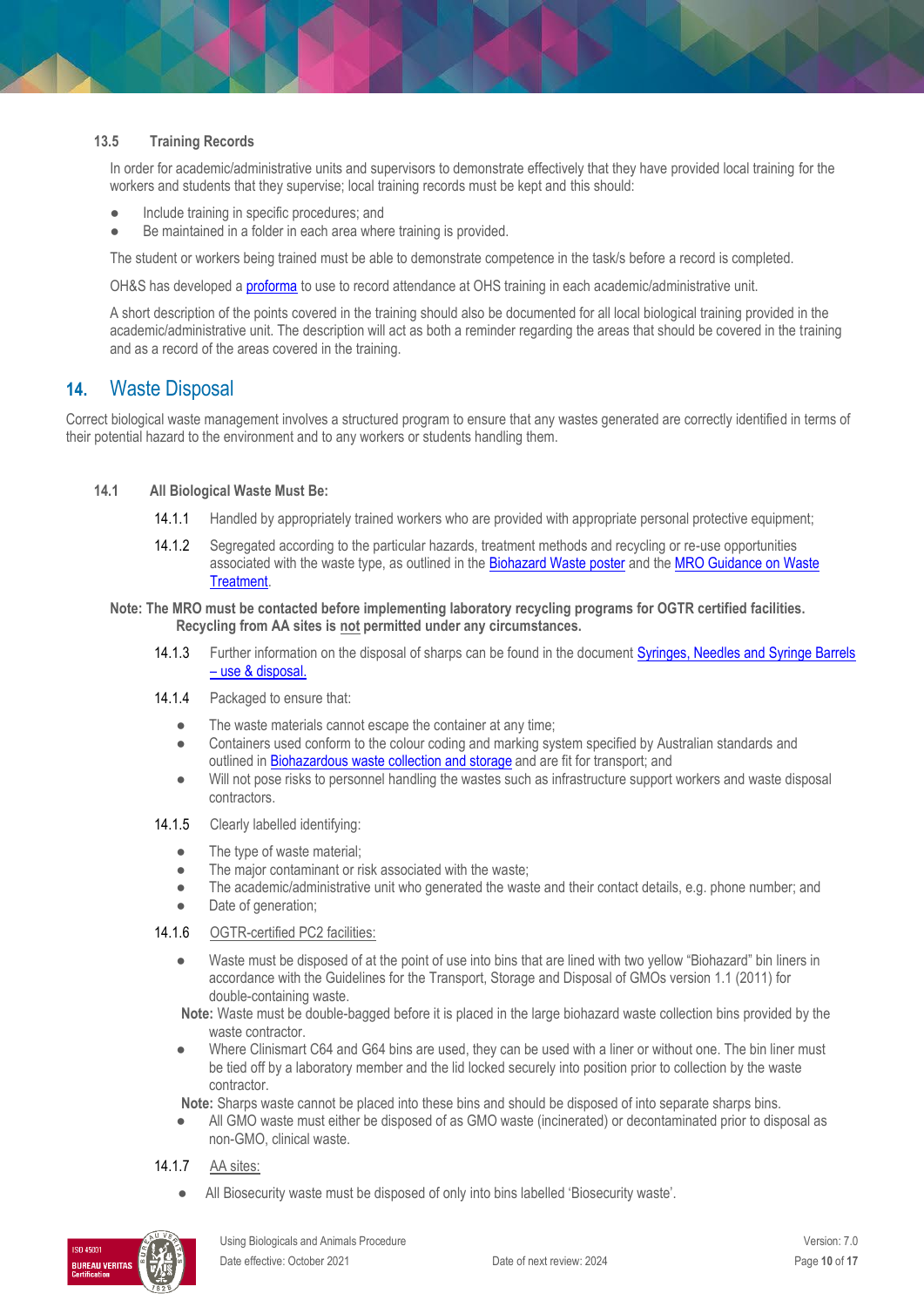**Note:** There are strict holding times for Biosecurity waste before it must be collected for destruction.

- 14.1.8 Bins must be stored in a secure site/area specifically designated for the waste type and for the academic/administrative unit generating the waste, and refrigerated, if required. The waste store must comply with EPA bunding guidelines to ensure spills will not cause pollution or pose an environmental hazard.
- 14.1.9 Waste can be disposed of by a licensed EPA-prescribed waste contractor, however, where appropriate, waste may be autoclaved and disposed of to landfill in accordance with the Guidelines for the Transport, Storage and Disposal of GMOs version 1.1(2011), Sections 3.1.6 - 3.1.9, AS/NZS 2243.3:2010, Section 10.6 and/or import permit conditions and AA class requirements.
- 14.1.10 Waste must be transported in such a manner to ensure that the health of workers, students, visitors to the university, and/or the environment is not compromised and in accordance with Victorian EPA requirements and the Australian Dangerous Goods Code for the Transport of Dangerous Goods by Road and Rail.
- 14.1.11 For biological waste contaminated with radiation, the University's [Radiation Protection Officer](https://www.monash.edu/ohs/AboutUs/faculty-division/margaret-rendell) must be contacted.
- 14.1.12 In any other instance where the waste type is unclear, [OH&S s](http://www.monash.edu.au/ohs/AboutUs)hould be contacted for advice.

# **15.** Emergencies Involving Biologicals and Animals

- **15.1 Incident and Emergency Response**
	- 15.1.1 Emergency procedures for a biohazard spill are contained in the Monash '333' emergency procedures booklet or on the Emergency Procedure posters (currently being rolled out) next to the Building Evacuation diagrams. For offcampus locations, local emergency procedures must be followed.
	- 15.1.2 All incidents must be reported in [SARAH](https://www.monash.edu/ohs/report-incident-hazard/tutorials) and notified to your supervisor, Biosafety Officer and Safety Officer as appropriate.
	- 15.1.3 Incidents involving GMOs (including unintentional release into the environment) must also be immediately reported to the [Research Compliance Officer](https://www.monash.edu/researchoffice/contact) who will in turn notify the Institutional Biosafety Committee (IBC).
	- 15.1.4 Incidents involving unintentional release of imported biological material that is under biosecurity control (e.g. spill outside an AA, incorrect disposal must be immediately reported to the [Research Compliance Officer,](https://www.monash.edu/researchoffice/contact) who will in turn, notify the DAWE.
- **15.2** Crisis Management
	- 15.2.1 Monash University has invested considerable resources on planning crisis management and recovery. This planning includes consideration regarding crises involving biologicals.
	- 15.2.2 Further details and the crisis management plan are detailed in the [Crisis Management Policy](https://www.monash.edu/__data/assets/pdf_file/0009/786654/Crisis-Management-Policy.pdf) and [procedures.](https://www.monash.edu/__data/assets/pdf_file/0006/786696/Crisis-Management-Procedures.pdf)

# **16.** Responsibility for Implementation

A comprehensive list of OHS responsibilities is provided in the document [OHS Roles, Responsibilities and Committees Procedure.](https://publicpolicydms.monash.edu/Monash/documents/1935644) A summary of responsibilities with respect to this procedure is provided below.

- **16.1 Monash Occupational Health & Safety (OH&S):** The responsibilities of OH&S include:
	- 16.1.1 Developing, maintaining, reviewing and auditing the University's policies, procedures and systems related to biological safety management;
	- 16.1.2 Advising on appropriate immunisation; and
	- 16.1.3 Providing information, instruction and training on biological safety management.
- **16.2 MRO:** The responsibilities of the MRO include:
	- 16.2.1 Administering all matters relating to the Gene Technology Act 2000 (including the Gene Technology Regulations 2001) and Biosecurity Act 2015 and their discharge; and
	- 16.2.2 Providing information, instruction and training on work involving GMOs or biologicals subject to biosecurity requirements.
- **16.3 Monash Animal Ethics Office:** The responsibilities of the Monash Animal Ethics Office include:
	- 16.3.1 Administering all ethical matters relating to the use of animals for research purposes; and

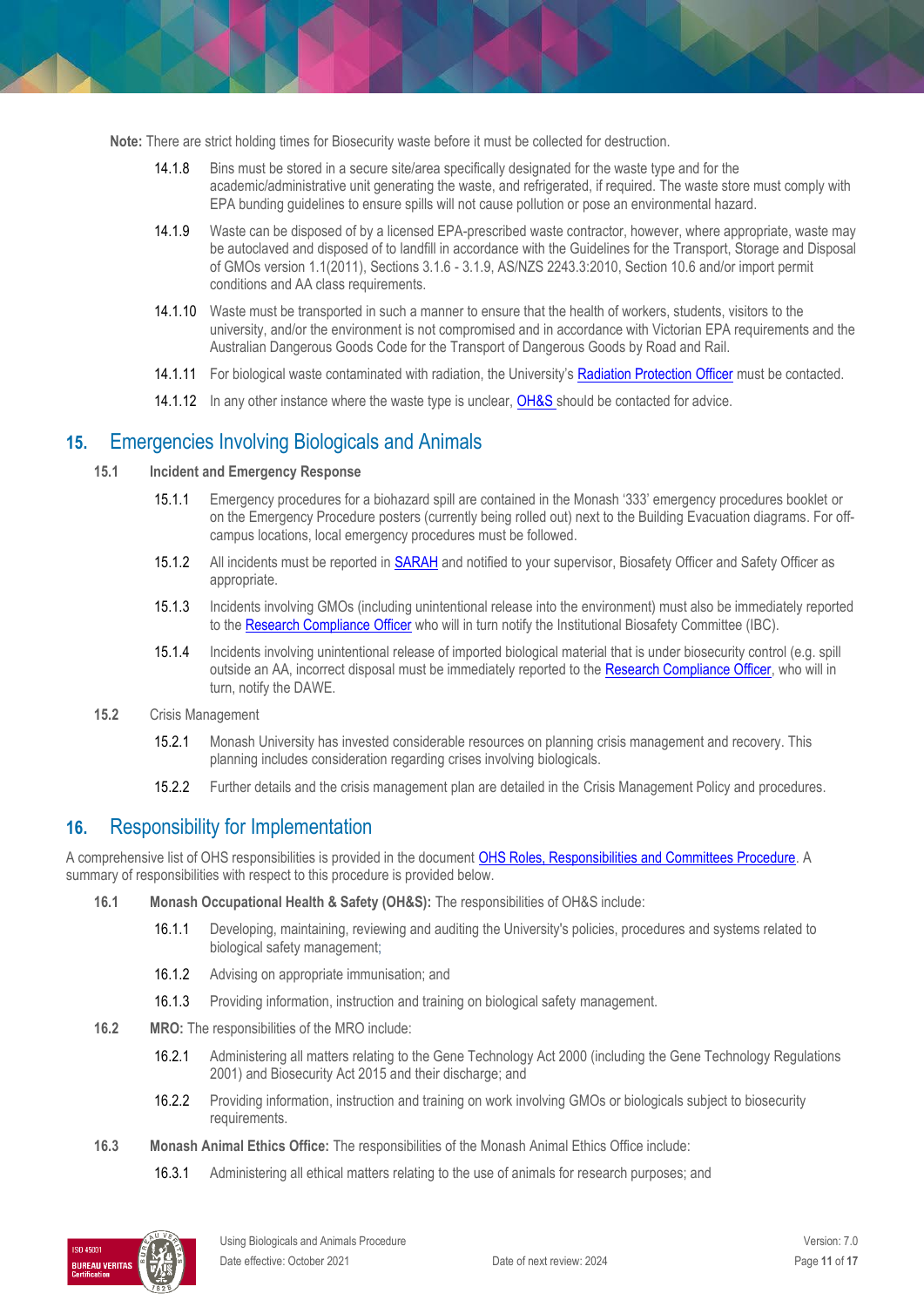- 16.3.2 Providing information and instruction on regulatory issues, animal care and the Animal Ethics approval process.
- **16.4 Heads of Academic/Administrative Units:** It is the responsibility of the Head of academic/administrative unit to ensure that procedures and systems are in place in their area to manage biologicals and/or animals effectively to ensure:
	- 16.4.1 A healthy and safe environment for workers, students, visitors and contractors;
	- 16.4.2 That local standards and practices comply with legislative requirements and university policy; and
	- 16.4.3 That workers and students undertake recommended training in the use of biologicals and/or animals.
- **16.5 Supervisors:** It is the responsibility of supervisors to ensure that procedures and systems are in place in the areas of their responsibility to manage biological and/or animals effectively to ensure:
	- 16.5.1 A healthy and safe environment for workers, students, visitors and contractors;
	- 16.5.2 That local standards and practices comply with legislative requirements and university policy; and
	- 16.5.3 That workers and students undertake recommended training in the use of biological and/or animals.
- **16.6 Biosafety Officers:** It is the responsibility of the Biosafety Officer to:
	- 16.6.1 Advise, inform and instruct workers and students on the local use, storage, transport and disposal of biological substances, including appropriate equipment, facilities and work practices to prevent exposure to any harmful biological material and ensure appropriate containment;
	- 16.6.2 Assist in local induction of new workers and students with regards to biosafety, OGTR and biosecurity matters;
	- 16.6.3 Monitor the need and advise workers and students of availability and procedures for immunisation against potential biohazards;
	- 16.6.4 Serve as a local source of expertise to the academic/administrative unit regarding biosafety, OGTR and biosecurity requirements including licensing, certification of facilities and classification of activities under the relevant legislation and standards;
	- 16.6.5 Monitor local area compliance with biosafety, OGTR and biosecurity requirements with regard to the use and disposal of hazardous biological materials and recombinant DNA molecules;
	- 16.6.6 Liaise with the University's Research Compliance Officer, OH&S, local OHS committee, head of academic/administrative unit and local Health and Safety Representative (HSR) in matters relating to biosafety, OGTR and biosecurity;
	- 16.6.7 Review biosafety aspects of research projects and teaching activities and provide advice/assistance on document preparation, e.g. risk assessments, OGTR applications;
	- 16.6.8 Develop and implement emergency response procedures for incidents involving biohazardous agents and materials;
	- 16.6.9 Participate in workplace inspections of research and teaching facilities for compliance with regulations and guidelines pertaining to the use, handling, and disposal of potential biohazards and recombinant DNA;
	- 16.6.10 Respond to and investigate all biosafety incidents occurring within the department, and develop corrective action plans; and
	- 16.6.11 Report any breach of compliance to the Research Compliance Officer, who will in turn notify the Institutional Biosafety Committee (IBC) and OH&S.
- **16.7 Workers and students**: workers using biological and/or animals must comply with this procedure and any other relevant OHS instructions, policies and procedures using control measures and/or personal protective equipment to ensure their own health and safety as well as the health and safety of others.

### **17.** Records

For OHS Records document retention please refer to: [OHS Records Management Procedure](https://publicpolicydms.monash.edu/Monash/documents/1935642)

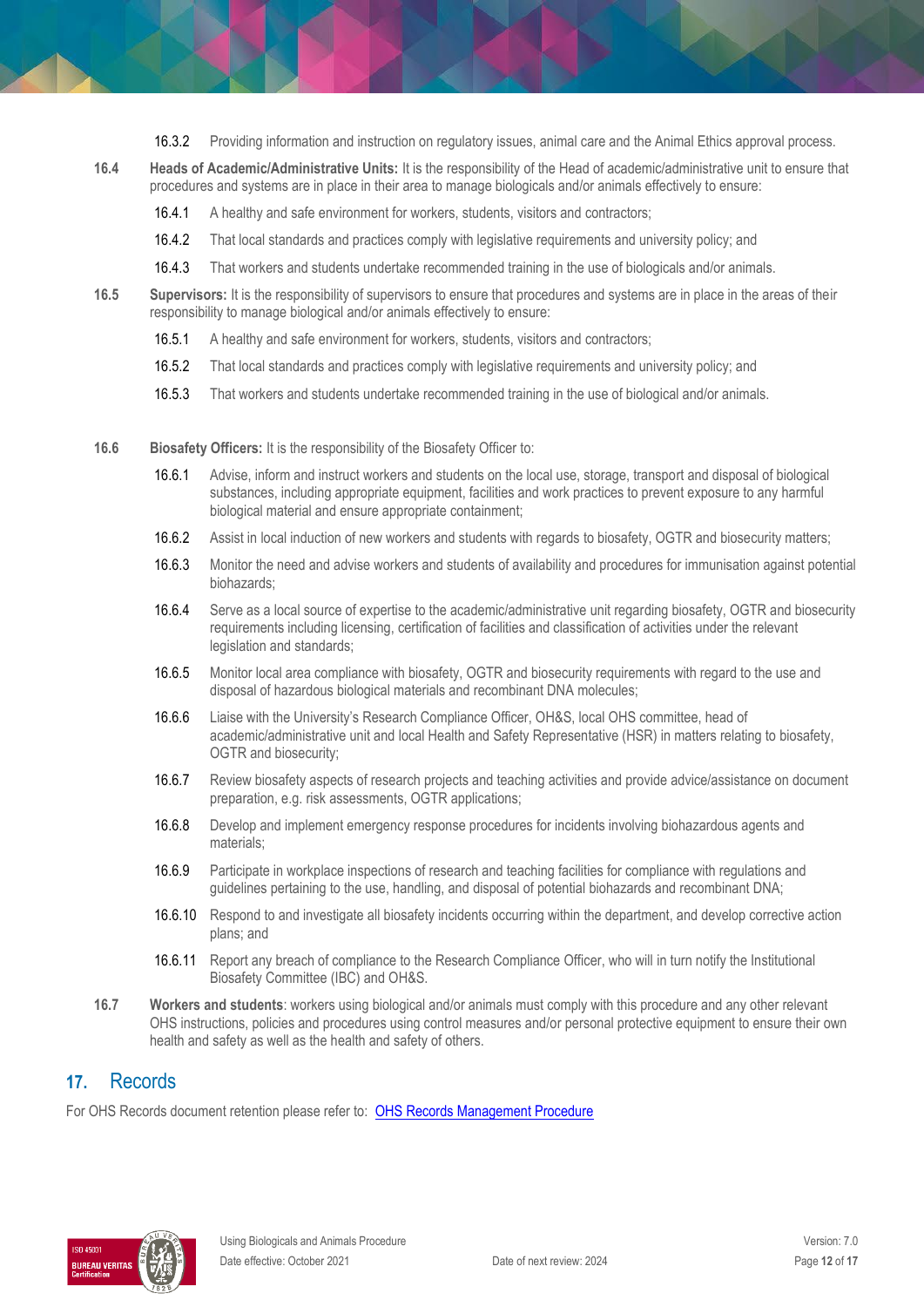# **18.** APPENDIX I - Examples of Zoonotic Diseases

| Host <sup>1</sup><br><b>Disease in Humans</b>                                                                          |                                                                                                        | <b>Causative agent</b>                                           | <b>Mode of transmission</b>                                                             |
|------------------------------------------------------------------------------------------------------------------------|--------------------------------------------------------------------------------------------------------|------------------------------------------------------------------|-----------------------------------------------------------------------------------------|
| <b>Brucellosis</b><br><b>Sheep</b>                                                                                     |                                                                                                        | Brucella spp                                                     | Direct contact with infected semen<br>Foetuses, foetal membranes,<br>Vaginal secretions |
| <b>Sheep</b>                                                                                                           | Q-fever                                                                                                |                                                                  | Inhalation<br>Direct contact with amniotic fluid or<br>placenta                         |
| <b>Sheep</b><br>Non-human primates                                                                                     | Campylobacteriosis                                                                                     |                                                                  | Ingestion (faecal-oral route)                                                           |
| <b>Sheep</b><br>Non-human primates                                                                                     | Tuberculosis                                                                                           | Mycobacterium<br>spp                                             | Inhalation<br>Direct contact<br>Ingestion (faecal-oral route)                           |
| B virus encephalitis<br><b>Macaques</b>                                                                                |                                                                                                        | Macacine<br>alphaherpesvirus 1                                   | Direct contact<br>Bite wounds                                                           |
| <b>Rodents</b><br>Leptospirosis<br><b>Farm and wild</b><br>Weil's disease (severe form of<br>animals<br>Leptospirosis) |                                                                                                        | Leptospira spp                                                   | Direct contact<br>Urine<br>Contaminated soil and water                                  |
| <b>Rodents</b><br><b>Rabbits</b><br><b>Sheep</b><br><b>Farm animals</b>                                                | Ringworm                                                                                               | Fungal spp<br>(Trichophyton,<br>Microsporum,,<br>Epidermophyton) | Direct contact<br>Soil may be a reservoir                                               |
| <b>Farm animals</b><br>Salmonellosis<br><b>Rodents</b><br><b>Amphibians</b>                                            |                                                                                                        | Salmonella<br>spp                                                | Ingestion (faecal-oral route)<br>Inhalation<br>Direct contact                           |
| Farm<br>animals<br><b>Rodents</b><br><b>Amphibians</b>                                                                 | Giardiasis                                                                                             | Giardia<br>duodenalis                                            | Ingestion (faecal-oral<br>route)<br>Direct contact                                      |
| <b>Birds</b><br>Psittacosis                                                                                            |                                                                                                        | Chlamydia<br>psittaci                                            | Inhalation<br>Direct contact                                                            |
| <b>Zebrafish</b><br><b>Amphibians</b><br>Aquarium<br>water                                                             | Cryptosporidiosis<br><b>Bacterial infections</b>                                                       | Cryptosporidium<br>(Protozoan)<br>Various bacterial<br>species   | Direct contact<br>Ingestion (faecal-oral<br>route)                                      |
| <b>Bats</b>                                                                                                            | ABLV infection (Paralysis,<br>Convulsions)                                                             | Australian Bat Lyssavirus                                        | Bites/scratches                                                                         |
|                                                                                                                        | <sup>1</sup> The host examples listed in this table are those relevant to Monash University activities |                                                                  |                                                                                         |

1**1** The site of the monash in this test where  $\alpha$ 

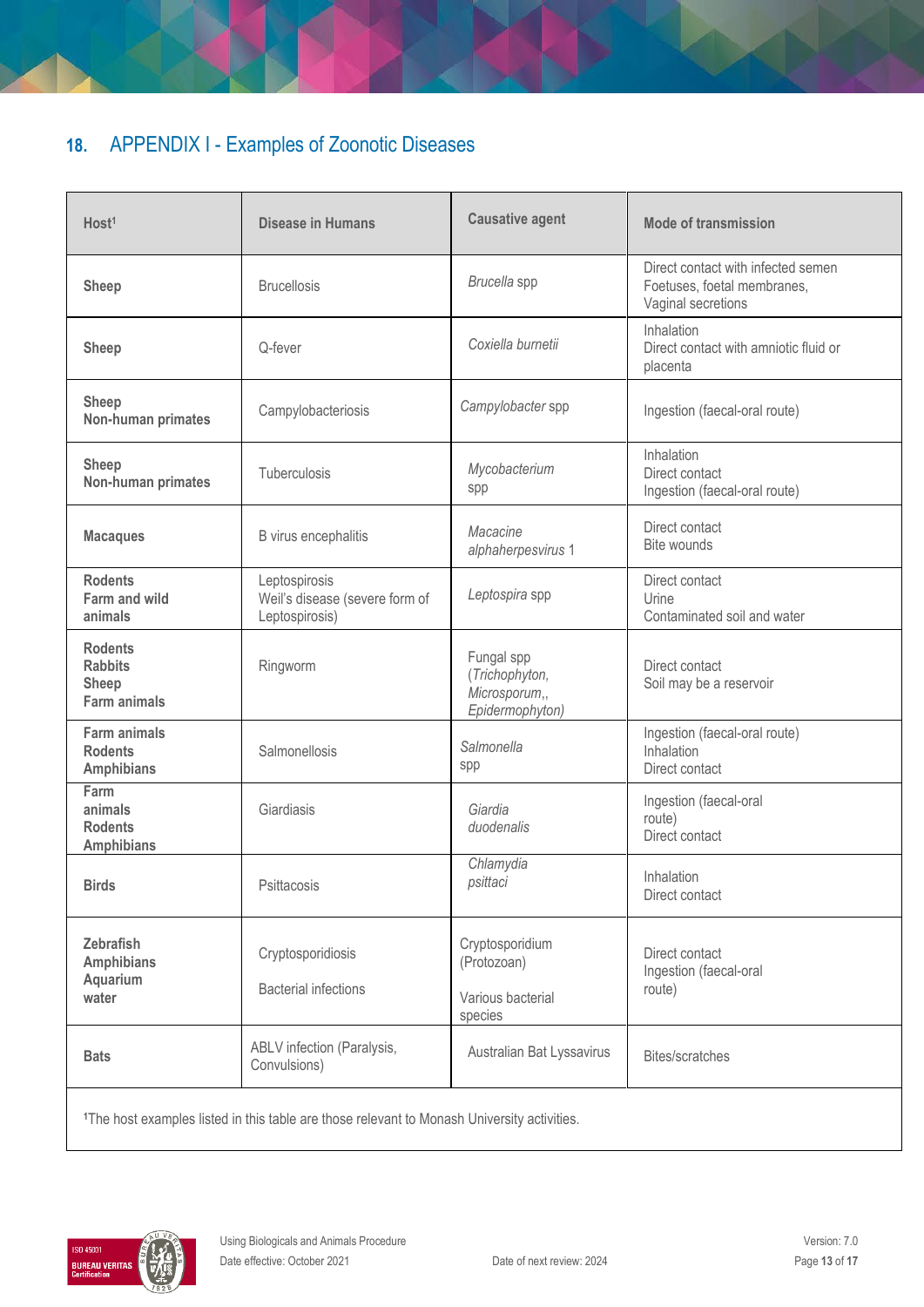# **DEFINITIONS**

| <b>Key word</b>             | <b>Definition</b>                                                                                                                                                                                                                                                                                                                                                                                                                                                                                                                                                                                                                                                                                                                                                            |
|-----------------------------|------------------------------------------------------------------------------------------------------------------------------------------------------------------------------------------------------------------------------------------------------------------------------------------------------------------------------------------------------------------------------------------------------------------------------------------------------------------------------------------------------------------------------------------------------------------------------------------------------------------------------------------------------------------------------------------------------------------------------------------------------------------------------|
| Animals:                    | An animal is defined as any multicellular heterotrophic eukaryote belonging to the Kingdom Animalia<br>(vertebrates and invertebrates).<br>Under the Prevention of Cruelty to Animals Act the following require Animal Ethics approval:                                                                                                                                                                                                                                                                                                                                                                                                                                                                                                                                      |
|                             | Any live non-human vertebrate (fish, amphibians, reptiles, birds and mammals) encompassing domestic<br>animals, purpose-bred animals, livestock, wildlife, as well as cephalopod invertebrates such as octopus,<br>squid, cuttlefish and nautilus.<br>Any live prenatal or pre-hatched embryos, foeti and larval forms e.g. a mammalian or reptilian foetus,<br>pre-hatched avian, mammalian or reptilian young and live marsupial young developed beyond half the<br>gestation or incubation period of the relevant species, or they become capable of independent feeding.<br>This is not required for insects, millipedes, annelids (worms), gastropods (slugs and snails) or spiders,<br>shellfish (bivalves, mussels, oyster and scallop); eggs, spat or spawn of fish. |
| <b>Biologicals</b>          | For the purpose of this document, the definition of a biological will include, but not be limited to blood, blood<br>products, tissue, body fluids (e.g. urine, faeces, semen, vaginal secretions, pericardial fluid, cerebrospinal<br>fluid, synovial fluid, pleural fluid, amniotic fluid, saliva, mucus, any fluid with visible blood) and any derivatives<br>produced by chemical or physical means (e.g. protein, enzyme or blood fractions). In addition, it is intended<br>to cover microorganisms (bacteria, viruses, parasites, fungi, prions) wildtype or mutant and plants and plant<br>material. It is not intended to include live animals in this definition.                                                                                                  |
| <b>Biological Wastes</b>    | These are covered by Environment Protection Authority (EPA) Regulations and are legally known as "clinical<br>and related" or prescribed wastes and include:                                                                                                                                                                                                                                                                                                                                                                                                                                                                                                                                                                                                                 |
|                             | Discarded sharps;<br>$\bullet$<br>Laboratory and associated wastes directly involved in specimen processing;<br>$\bullet$<br>Human and animal tissue, including materials or solutions containing or contaminated with blood or<br>body fluids;<br>Cytotoxic wastes; and<br>Pharmaceutical wastes.                                                                                                                                                                                                                                                                                                                                                                                                                                                                           |
| <b>Gene Technology</b>      | For the purpose of this document gene technology is defined as any technique for the modification of genes<br>or other genetic material, but does not include sexual reproduction, homologous recombination or any other<br>techniques specified in Part 2, Division 2 of the Gene Technology Act (2000).                                                                                                                                                                                                                                                                                                                                                                                                                                                                    |
| <b>Genetically Modified</b> | For the purpose of this document a genetically modified organism (GMO) is defined as:                                                                                                                                                                                                                                                                                                                                                                                                                                                                                                                                                                                                                                                                                        |
| Organism                    | An organism that has been modified by gene technology;<br>$\bullet$<br>An organism that has inherited traits from an organism (the initial organism), being traits that occurred in<br>$\bullet$<br>the initial organism because of gene technology; or<br>Anything declared by the Gene Technology Regulations to be a genetically modified organism, or that<br>belongs to a class of things declared by the Regulations to be genetically modified organisms.                                                                                                                                                                                                                                                                                                             |
|                             | But does not include:                                                                                                                                                                                                                                                                                                                                                                                                                                                                                                                                                                                                                                                                                                                                                        |
|                             | A human being, if the human being is covered by paragraph (a) only because the human being has<br>$\bullet$<br>undergone somatic cell gene therapy; or<br>An organism declared by the Regulations not to be a genetically modified organism, or that belongs to a<br>class of organism declared by the Regulations not to be genetically modified organisms.                                                                                                                                                                                                                                                                                                                                                                                                                 |
| Organism                    | For the purpose of this document an organism is defined as a biological entity that in at least some form is<br>capable of response to stimuli, reproduction or transfer of genetic material, growth and development, and<br>maintenance of homeostasis.                                                                                                                                                                                                                                                                                                                                                                                                                                                                                                                     |

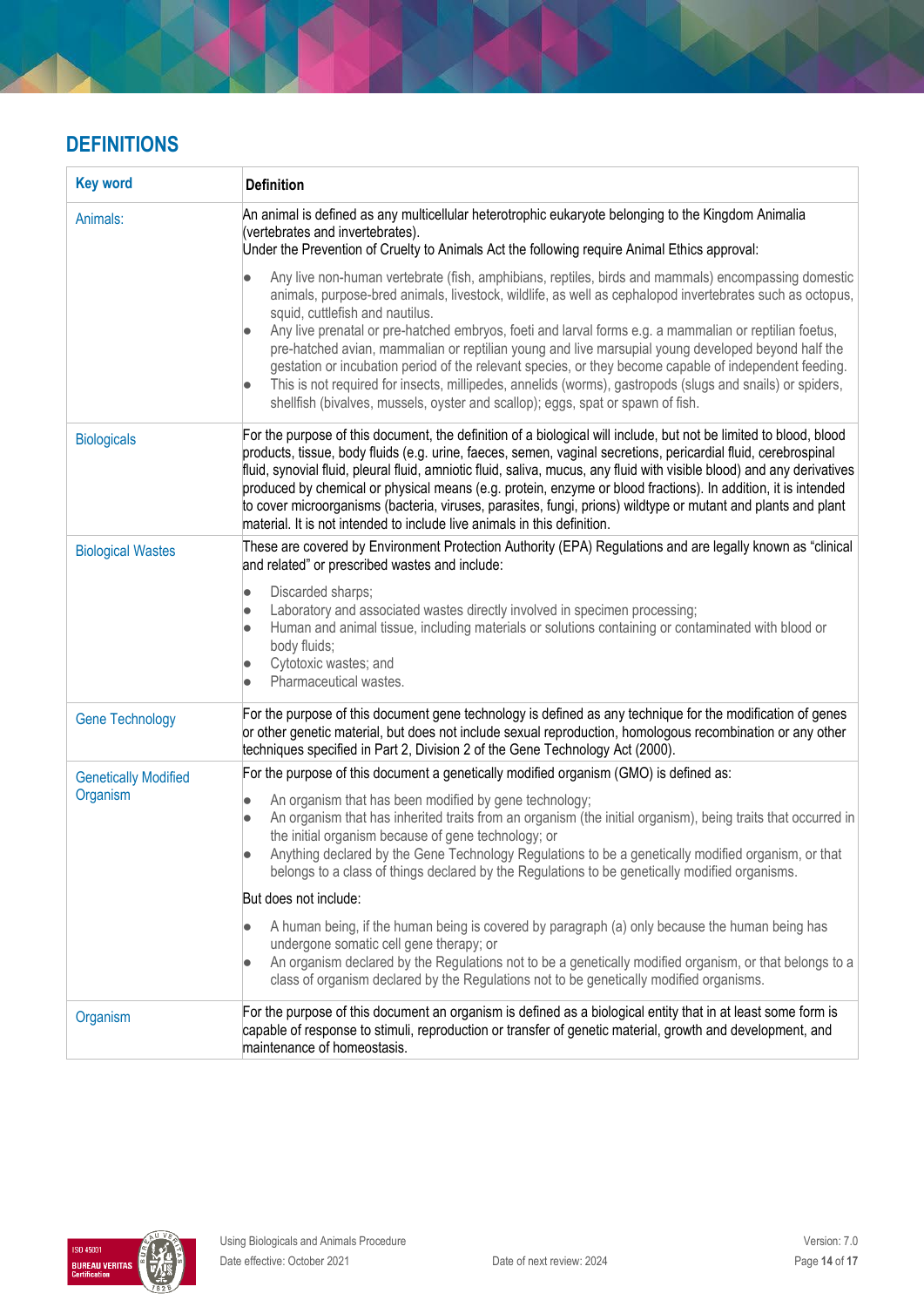# **GOVERNANCE**

| Parent policy                       | <b>OHS&amp;W Policy</b>                                                                                                                                                                                                                                                                                                                                                                                                                                                                                                                                                                                                                                                                                                                                                                                                                                                                                                                                                                                                                                                                                                                                                                                                                                                                                                                                                                                                                                                                                                                                                            |  |
|-------------------------------------|------------------------------------------------------------------------------------------------------------------------------------------------------------------------------------------------------------------------------------------------------------------------------------------------------------------------------------------------------------------------------------------------------------------------------------------------------------------------------------------------------------------------------------------------------------------------------------------------------------------------------------------------------------------------------------------------------------------------------------------------------------------------------------------------------------------------------------------------------------------------------------------------------------------------------------------------------------------------------------------------------------------------------------------------------------------------------------------------------------------------------------------------------------------------------------------------------------------------------------------------------------------------------------------------------------------------------------------------------------------------------------------------------------------------------------------------------------------------------------------------------------------------------------------------------------------------------------|--|
| <b>Supporting schedules</b>         | N/A                                                                                                                                                                                                                                                                                                                                                                                                                                                                                                                                                                                                                                                                                                                                                                                                                                                                                                                                                                                                                                                                                                                                                                                                                                                                                                                                                                                                                                                                                                                                                                                |  |
| <b>Associated procedures</b>        | <b>Australian and International Standards</b><br>ISO 45001:2018 Occupational Health and Safety Management Systems<br>$\bullet$<br>AS/NZS 2982:1997 Laboratory design and construction<br>$\bullet$<br>AS/NZS 2243.3:2010 Safety in laboratories Part 3: Microbiological aspects and containment facilities<br>$\bullet$<br>AS/NZS 3816:1998 Management of clinical and related wastes<br>$\bullet$<br>AS/NZS 4031:1992 Non-reusable containers for the collection of sharp medical items used in health<br>$\bullet$<br>care areas<br>AS/NZS 1319:1994 Safety signs for the occupational environment<br>$\bullet$<br><b>Other Documents</b><br>Guidance notes for the transport of Class 6.2 (infectious substances) dangerous goods (1997)<br>$\bullet$<br>Guidelines for the Transport, Storage and Disposal of GMOs, Version 1.1 (2011)<br>$\bullet$<br>Industry Code of Practice for the Management of Biohazardous Waste (including Clinical & Related<br>$\bullet$<br>wastes), 7th edition (2014)<br><b>Monash University OHS Documents</b><br>Development of Safe Work Instructions Guidelines<br>$\bullet$<br><b>Health Surveillance Procedure</b><br>$\bullet$<br>Immunisation procedure<br>$\bullet$<br>OHS Information Sheet - Syringes, needles & syringe barrels - use & disposal at Monash<br>$\bullet$<br><b>University</b><br><b>OHS Risk Management Procedure</b><br>$\bullet$<br><b>Risk Management Guidelines: Biologicals</b><br>$\bullet$<br><b>OHS Induction and Training Procedure</b><br>$\bullet$<br><b>OHS Training Requirements matrix</b><br>$\bullet$ |  |
| Legislation mandating<br>compliance | Australian Dangerous Goods Code v7.7 2020<br>$\bullet$<br>Australian Code for the Care and Use of Animals for Scientific Purposes 8th Edition, 2013<br>$\bullet$<br>Biosecurity Act 2015<br>$\bullet$<br>Biosecurity (Consequential Amendments and Transitional Provisions) Regulation 2016<br>$\bullet$<br>Code of Practice for Housing and Care of Laboratory Mice, Rats, Guinea Pigs and Rabbits (Vic)<br>$\bullet$<br>Environment Protection Act 2017<br>$\bullet$<br>Environment Protection (Industrial Waste Resource) Regulations 2009 (Vic)<br>$\bullet$<br>Gene Technology Act 2000<br>$\bullet$<br>Gene Technology Regulations 2001<br>$\bullet$<br>Occupational Health and Safety Act 2004 (Vic)<br>$\bullet$<br>Occupational Health and Safety Regulations 2017 (Vic)<br>$\bullet$<br>Prevention of Cruelty to Animals Act 1986 (Vic)<br>$\bullet$<br>Prevention of Cruelty to Animals Regulations 2008 (Vic)<br>$\bullet$                                                                                                                                                                                                                                                                                                                                                                                                                                                                                                                                                                                                                                             |  |
| Category                            | Operational                                                                                                                                                                                                                                                                                                                                                                                                                                                                                                                                                                                                                                                                                                                                                                                                                                                                                                                                                                                                                                                                                                                                                                                                                                                                                                                                                                                                                                                                                                                                                                        |  |
| Endorsement                         | Monash University OHS Committee<br>23 September 2021                                                                                                                                                                                                                                                                                                                                                                                                                                                                                                                                                                                                                                                                                                                                                                                                                                                                                                                                                                                                                                                                                                                                                                                                                                                                                                                                                                                                                                                                                                                               |  |
| Approval                            | Office of the Chief Operating Officer & Senior Vice-President (a delegate of the President & Vice-<br>Chancellor)<br>11 October 2021                                                                                                                                                                                                                                                                                                                                                                                                                                                                                                                                                                                                                                                                                                                                                                                                                                                                                                                                                                                                                                                                                                                                                                                                                                                                                                                                                                                                                                               |  |
| Procedure owner                     | Manager, OH&S                                                                                                                                                                                                                                                                                                                                                                                                                                                                                                                                                                                                                                                                                                                                                                                                                                                                                                                                                                                                                                                                                                                                                                                                                                                                                                                                                                                                                                                                                                                                                                      |  |
| Date effective                      | October 2021                                                                                                                                                                                                                                                                                                                                                                                                                                                                                                                                                                                                                                                                                                                                                                                                                                                                                                                                                                                                                                                                                                                                                                                                                                                                                                                                                                                                                                                                                                                                                                       |  |

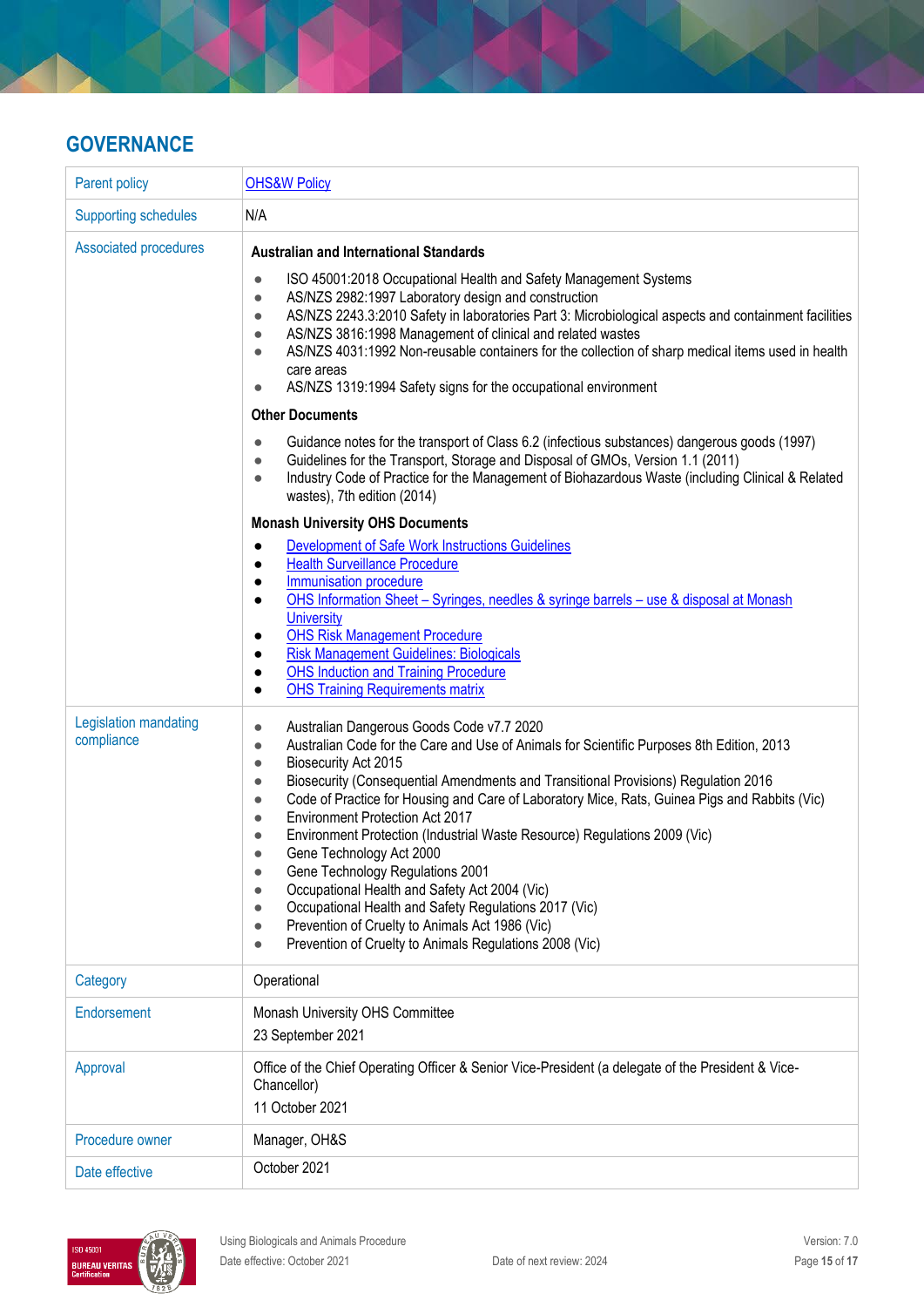| <b>Review date</b>       | 2024                   |
|--------------------------|------------------------|
| Version                  | 7.0                    |
| <b>Content enquiries</b> | ohshelpline@monash.edu |

# **DOCUMENT HISTORY**

| <b>Version</b> | <b>Date Approved</b> | <b>Changes made to document</b>                                                                                                                                                                                                                                                                                                                                                                                                                                                                                                                                                                                                                                                                                                                                                   |
|----------------|----------------------|-----------------------------------------------------------------------------------------------------------------------------------------------------------------------------------------------------------------------------------------------------------------------------------------------------------------------------------------------------------------------------------------------------------------------------------------------------------------------------------------------------------------------------------------------------------------------------------------------------------------------------------------------------------------------------------------------------------------------------------------------------------------------------------|
| 3              | November 2012        | Using Biologicals and Animals at Monash University Procedure, v.3                                                                                                                                                                                                                                                                                                                                                                                                                                                                                                                                                                                                                                                                                                                 |
| 3.1            | <b>July 2015</b>     | Updated hyperlinks throughout to new OH&S website.                                                                                                                                                                                                                                                                                                                                                                                                                                                                                                                                                                                                                                                                                                                                |
| 4              | November 2015        | Updated Abbreviation for Department of Agriculture<br>1.                                                                                                                                                                                                                                                                                                                                                                                                                                                                                                                                                                                                                                                                                                                          |
|                |                      | Changed DAFF Biosecurity to Department of Agriculture (DoA) throughout the<br>2.<br>document                                                                                                                                                                                                                                                                                                                                                                                                                                                                                                                                                                                                                                                                                      |
|                |                      | 3.<br>Updated Definitions section to only include those that are specific to this procedure.<br>Provided link to Definitions tool.                                                                                                                                                                                                                                                                                                                                                                                                                                                                                                                                                                                                                                                |
|                |                      | Updated Specific Responsibilities section to include only those specific to this<br>4.<br>procedure. Provided link to "OHS Roles, Committees and Responsibilities procedure".                                                                                                                                                                                                                                                                                                                                                                                                                                                                                                                                                                                                     |
|                |                      | Updated definition for Gene Technology (4.4) to reference Gene Technology Act<br>5.<br>(2000.                                                                                                                                                                                                                                                                                                                                                                                                                                                                                                                                                                                                                                                                                     |
|                |                      | Updated references to legislation in Section 4.2.<br>6.                                                                                                                                                                                                                                                                                                                                                                                                                                                                                                                                                                                                                                                                                                                           |
|                |                      | Updated Sections 4.6 and 19.1 to reflect that Biosafety Officers should report any<br>7.<br>breach of compliance to the Research Compliance Officer, who will in turn notify the<br>Institutional Biosafety Committee (IBC).                                                                                                                                                                                                                                                                                                                                                                                                                                                                                                                                                      |
|                |                      | 8.<br>Updated section 11 to clarify the roles of the Research Compliance Officer and local<br>Biosafety Officer regarding the purchase of biologicals.                                                                                                                                                                                                                                                                                                                                                                                                                                                                                                                                                                                                                            |
|                |                      | Added requirements for the use of Clinismart bins in Section 17 - Waste disposal.<br>9.                                                                                                                                                                                                                                                                                                                                                                                                                                                                                                                                                                                                                                                                                           |
|                |                      | 10. Updated records sections to reflect which records are retained by the Monash<br>Research Office.                                                                                                                                                                                                                                                                                                                                                                                                                                                                                                                                                                                                                                                                              |
| 4.1            | August 2017          | Updated logos in header<br>1.                                                                                                                                                                                                                                                                                                                                                                                                                                                                                                                                                                                                                                                                                                                                                     |
|                |                      | Updated OHS Regulations to 2017<br>2.                                                                                                                                                                                                                                                                                                                                                                                                                                                                                                                                                                                                                                                                                                                                             |
| 5              | September 2018       | 1.<br><b>Updated Abbreviations section</b><br>Updated terminology relating to quarantine throughout document to reflect changes to<br>2.<br>legislation, name of certification body and facility type.<br>Deleted Appendices II and III - Risk group listings and referred to relevant section of<br>3.<br>AS 2243.3 in section 5.1 of the procedure.<br>Updated "section 14 Waste disposal" to clarify correct use of Clinismart bins and bin<br>4.<br>liners for GMO and Biosecurity waste.<br>Updated section 15.1 to reflect that all incidents must be reported in SARAH and<br>5.<br>notified to the appropriate local safety personnel.<br>Clarified training requirements in section 13.3.<br>6.<br>Minor wording and formatting changes and updates to hyperlinks.<br>7. |
| 6              | March 2021           | Changed Department of Agriculture and Water Resources (DAWR) to Department of<br>1.<br>Agriculture, Water and the Environment (DAWE) throughout the document.<br>Added section on Pregnancy and Breastfeeding.<br>2.<br>Moved Risk Management section to start of document and included procurement<br>3.<br>requirements to align with ISO 45001.<br>Moved Importation of Biologicals to start of document, following Procurement section.<br>4.                                                                                                                                                                                                                                                                                                                                 |